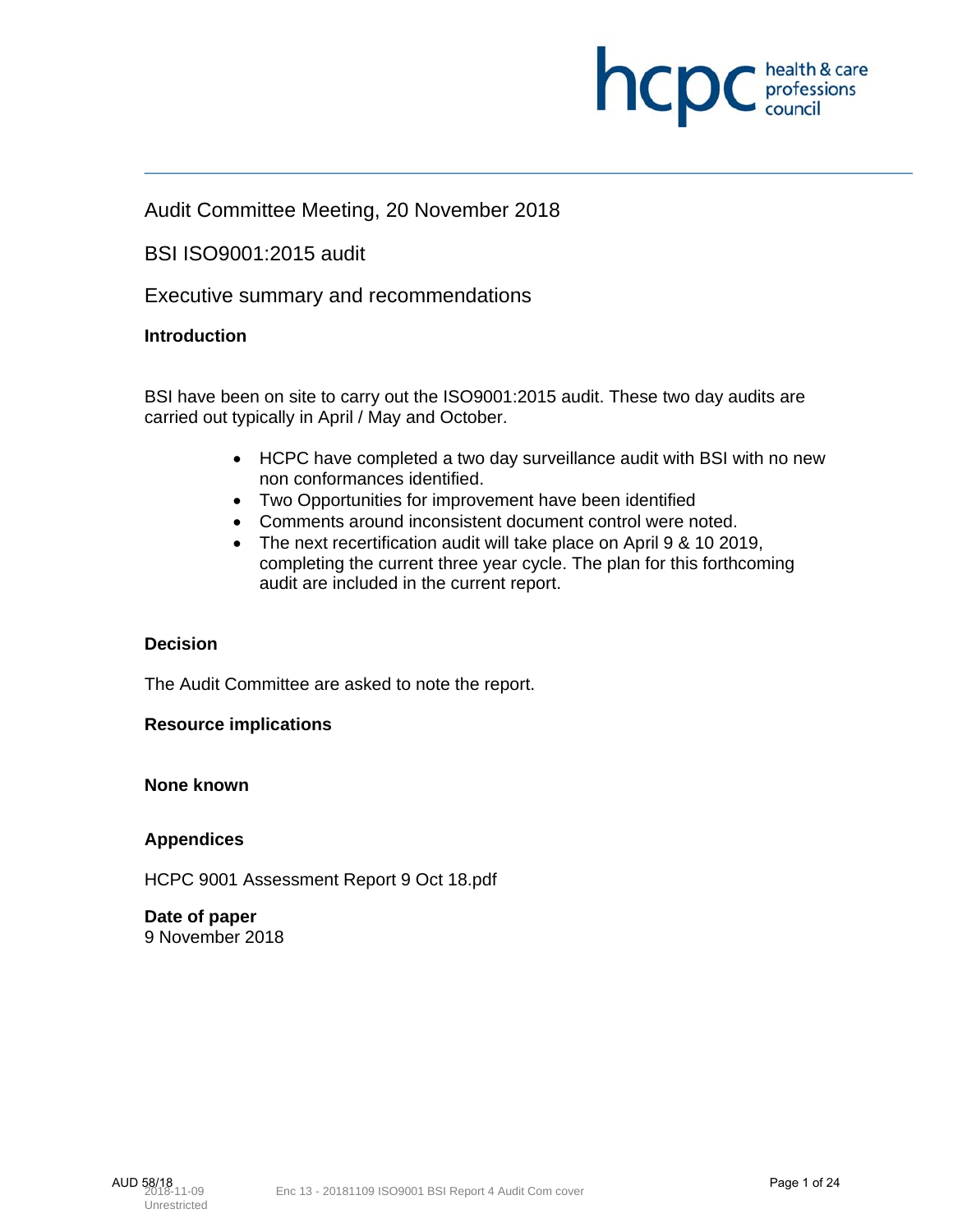



## **Health & Care Professions Council**

Assessment dates 08/10/2018 to 09/10/2018 (Please refer to Appendix for details) Assessment Location(s) London (000) Report author Neil Weedon Assessment Standard(s) ISO 9001:2015

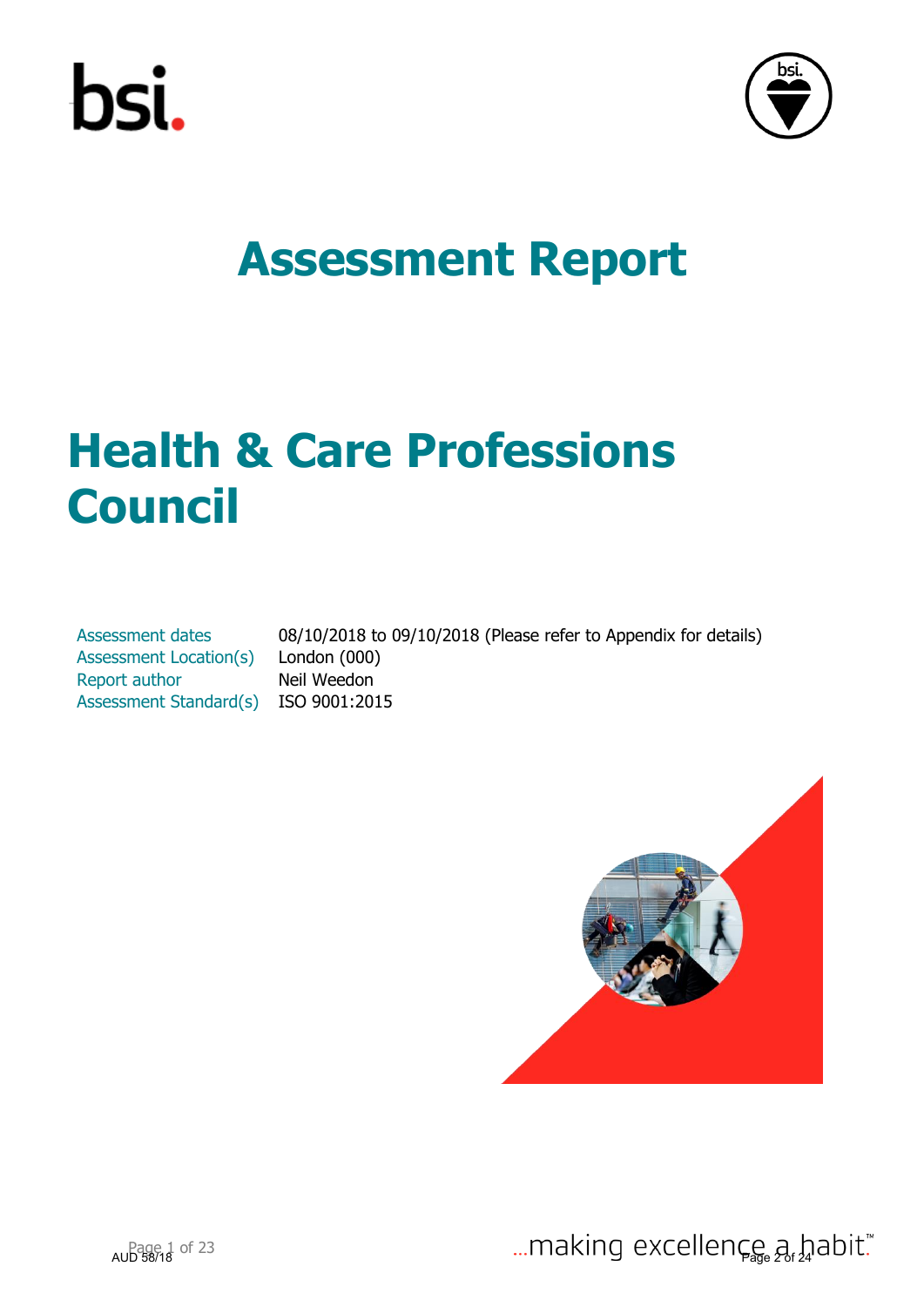# bsi.

#### Assessment Report.

#### **Table of contents**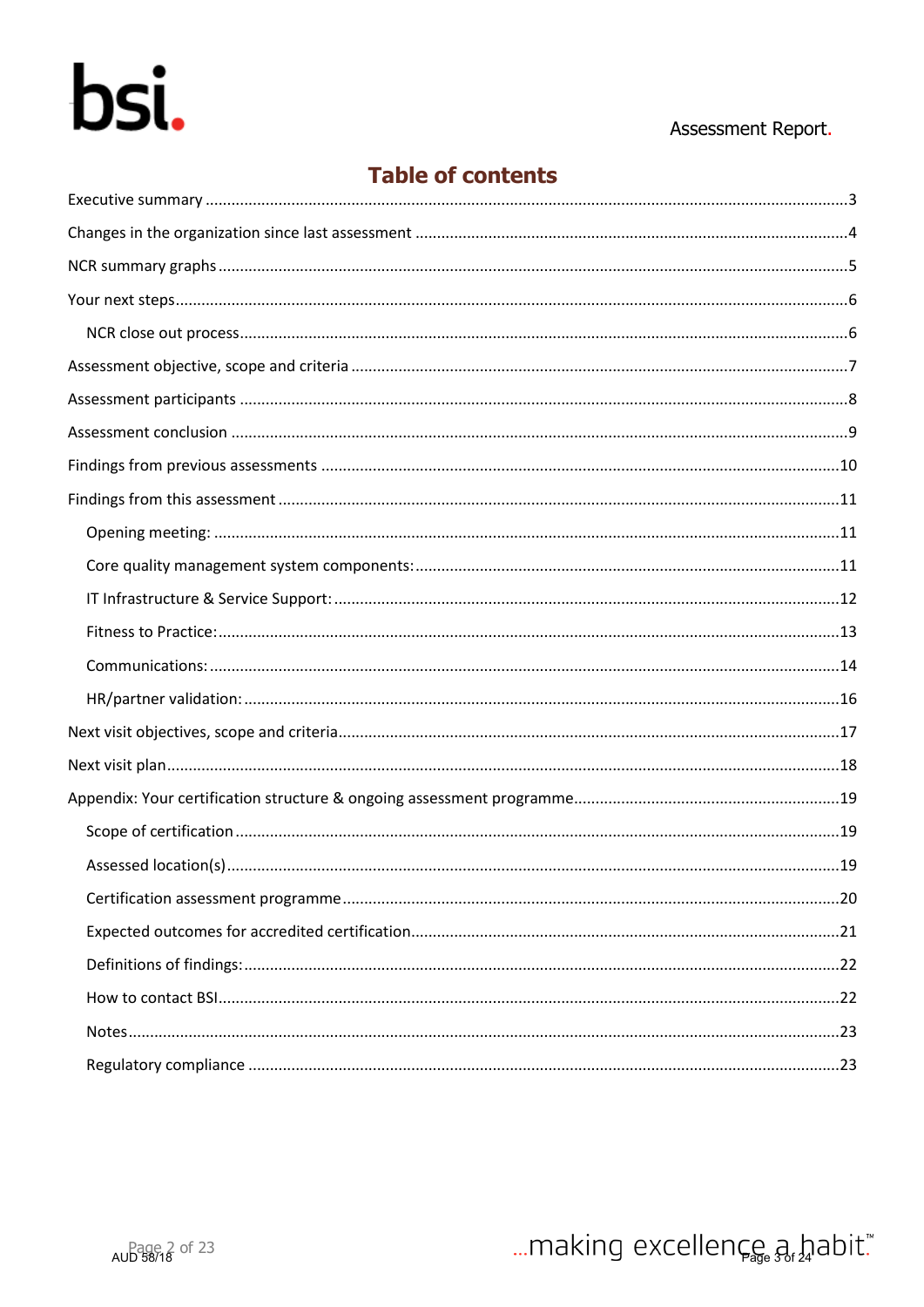## hsi.

### Executive summary

Health and Care Professions Council has maintained the effectiveness of its management system and has made improvements to both documentation and the awareness of staff to process control documentation. All staff engaged in the assessment were able to locate relevant process documentation through the organisation's intranet which includes links from a master process diagram to each department's documents.

Whilst overall control of documentation is excellent, access to some documentation was more straightforward in some departments than others and it appears that there is no overall strategy for the management of electronic folders. Some departments number folders in a standard structure whilst other departments have multiple similarly named folders.

The organisation is currently planning for the loss of 30% of its membership through the divergence of social workers to a separate regulator but awareness and planning is strong and was evident throughout the assessment.

The organisation has made improvements with regard to process documentation which is effective controlled, updated and utilised by staff in each department. Measurement and benchmarking against similar organisation shows that HCPC performs well and has improved. Actions identified from the last all employee survey have been effective.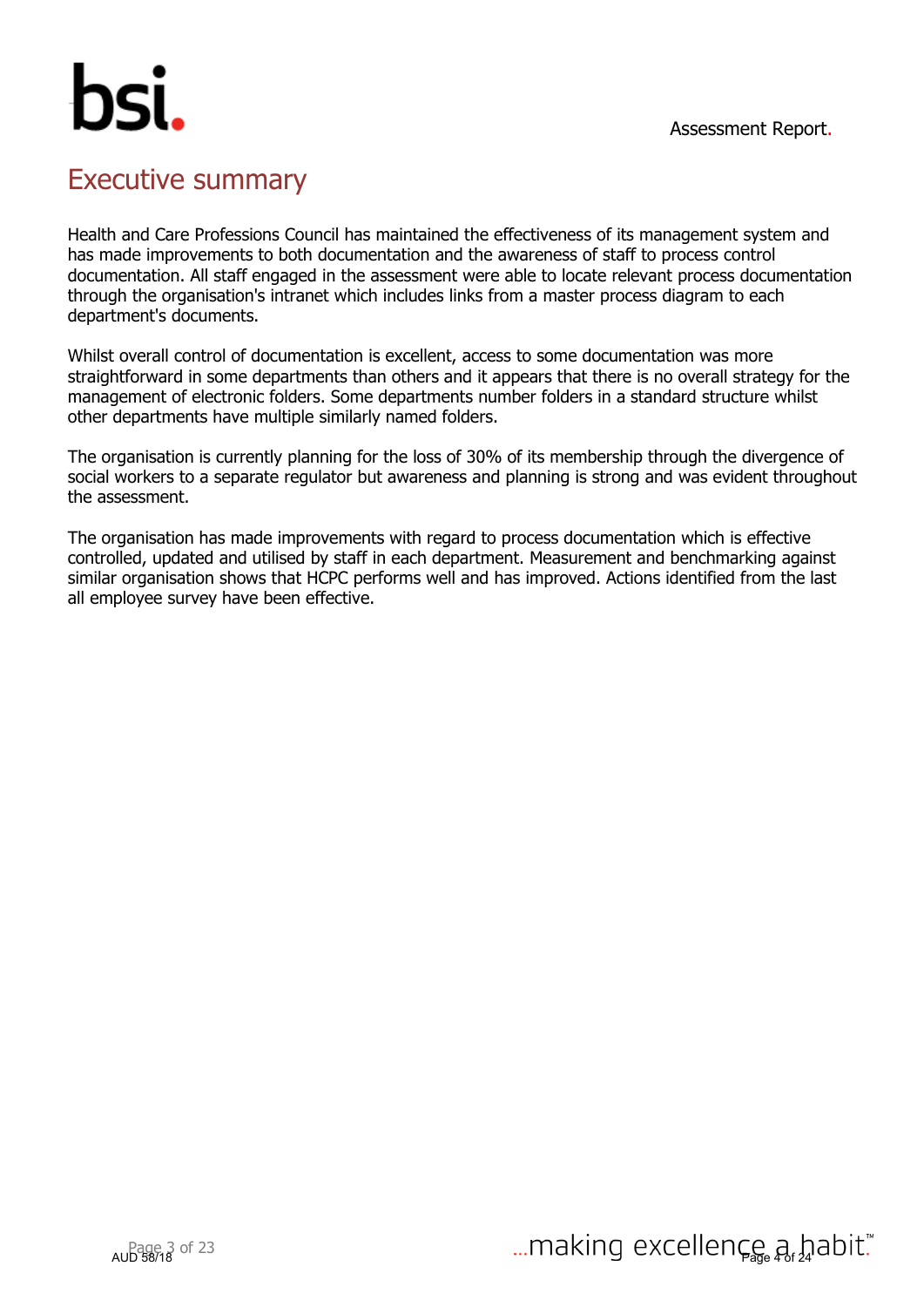

## Changes in the organization since last assessment

The following changes in relation to organization structure and key personnel involved in the certified management system were noted:

- An interim Chair has been appointed to replace the outgoing Chair.

- The Executive Management Team (10 persons) has been disbanded and replaced by the Senior Management Team (4 persons) and the Operational management Team (8 persons).

- The Communications Department has been restructured.

- A QA department has been created by combining resources from around the organisation.

The changes do not affect the scope of this assessment.

No change in relation to the audited organization's activities, products or services covered by the scope of certification was identified.

There was no change to the reference or normative documents which is related to the scope of certification.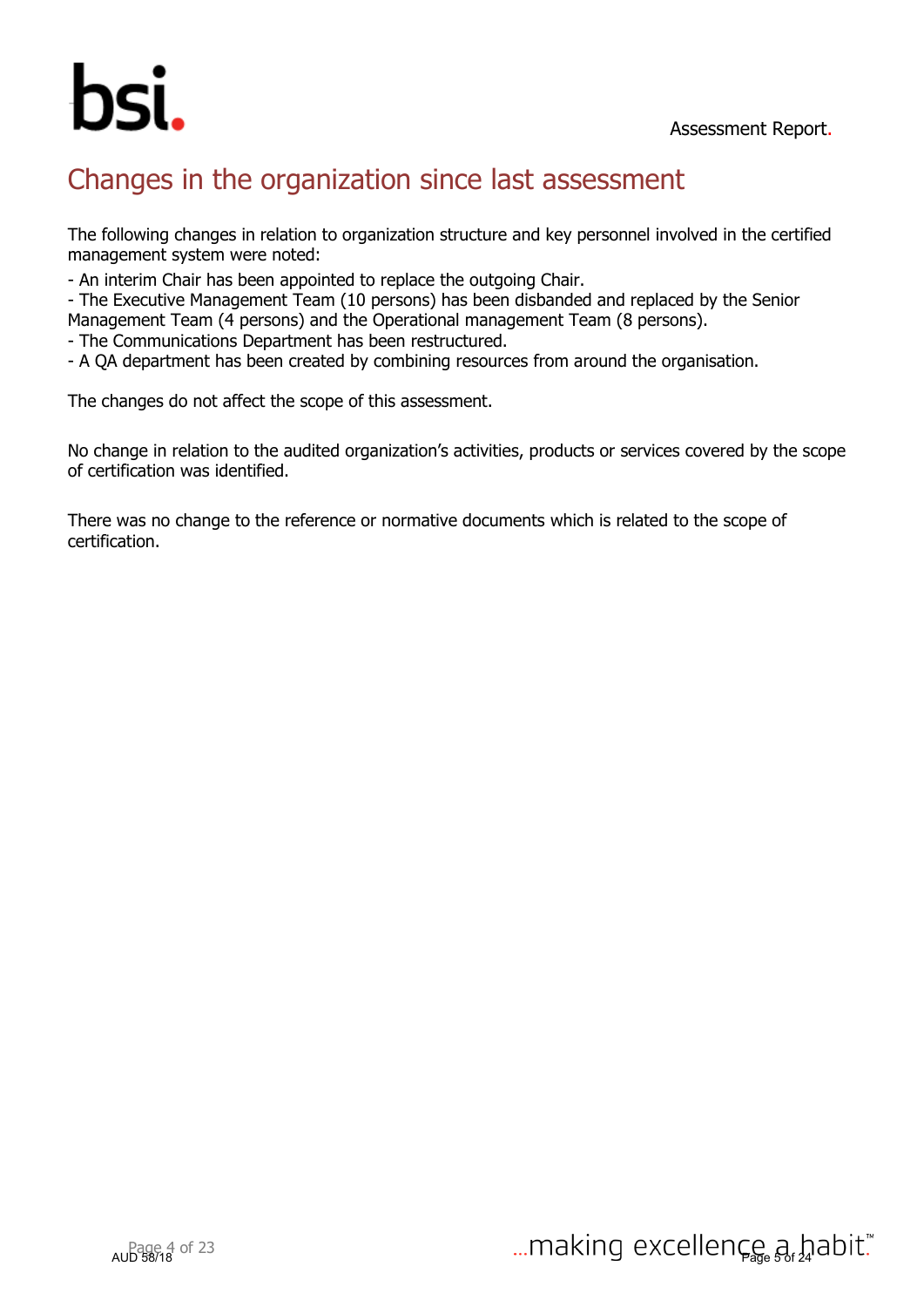## bsi.

## NCR summary graphs



#### **Areas of the standard(s) where BSI recorded findings**

#### **Which standard(s) BSI recorded findings against**

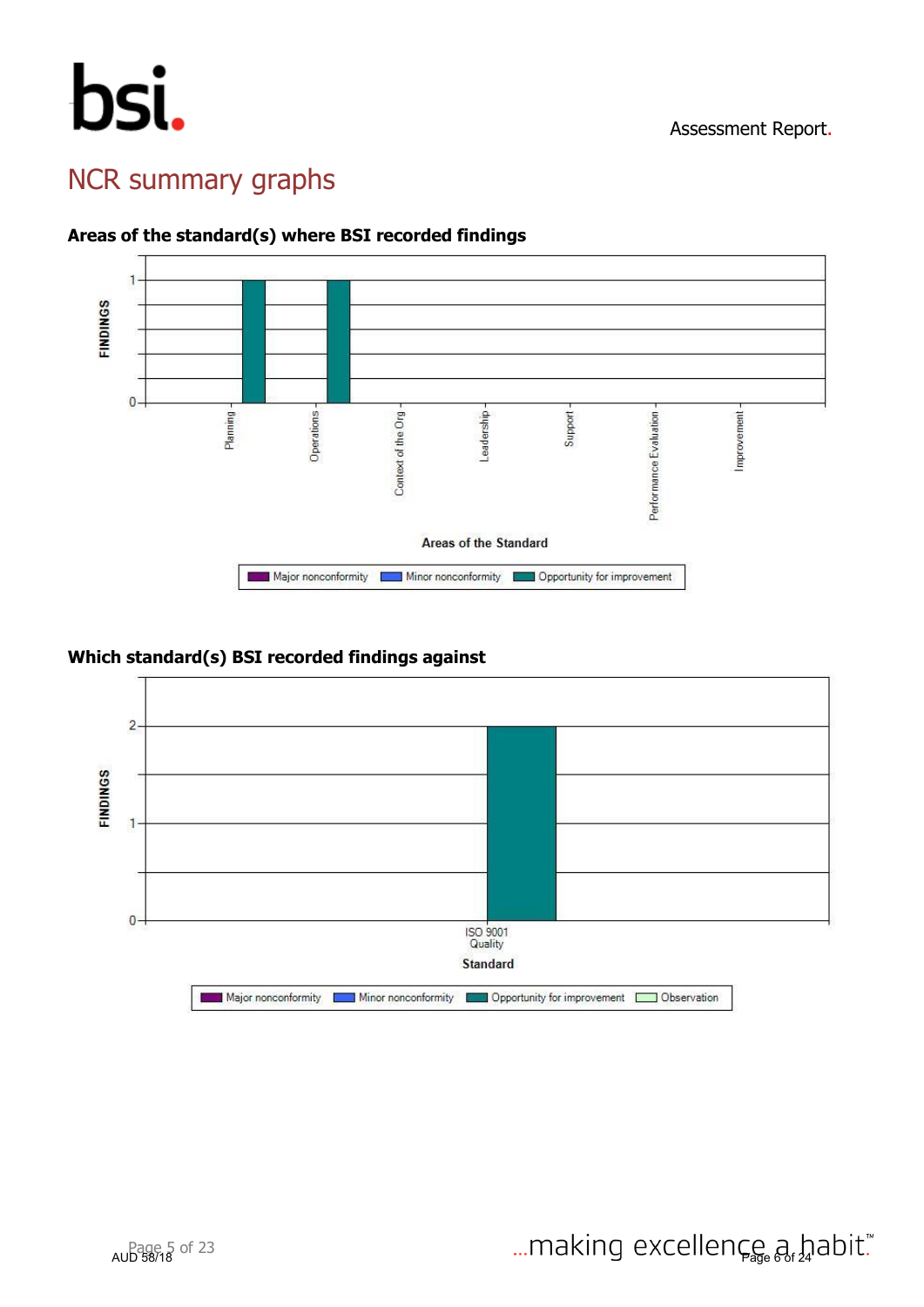

## bsi.

## Your next steps

### **NCR close out process**

Corrective actions with respect to nonconformities raised at the last assessment have been reviewed and found to be effectively implemented.

No new nonconformities were identified during the assessment. Enhanced detail relating to the overall assessment findings is contained within subsequent sections of the report.

Please refer to Assessment Conclusion and Recommendation section for the required submission and the defined timeline.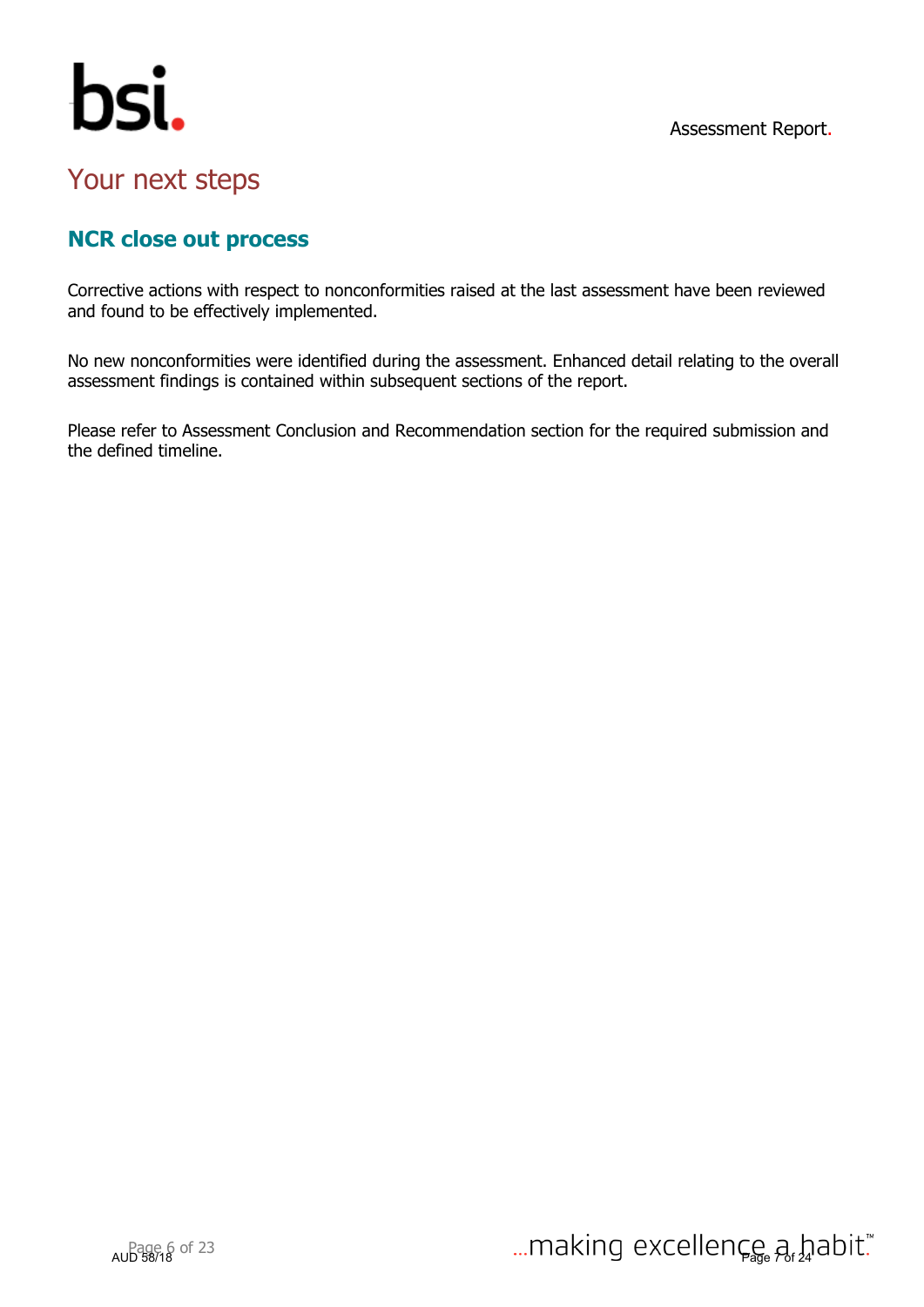

## Assessment objective, scope and criteria

The objective of the assessment was to conduct a surveillance assessment and look for positive evidence to verify that elements of the scope of certification and the requirements of the management standard are effectively addressed by the organization's management system; that the system is demonstrating the ability to support the achievement of statutory, regulatory and contractual requirements and the organization's specified objectives as applicable with regard to the scope of the management standard; to confirm the ongoing achievement and applicability of the forward strategic plan and where applicable to identify potential areas for improvement of the management system.

The scope of the assessment is the documented management system with relation to the requirements of ISO 9001:2015 and the defined assessment plan provided in terms of locations and areas of the system and organization to be assessed.

ISO 9001:2015 Health and Care Professions Council management system documentation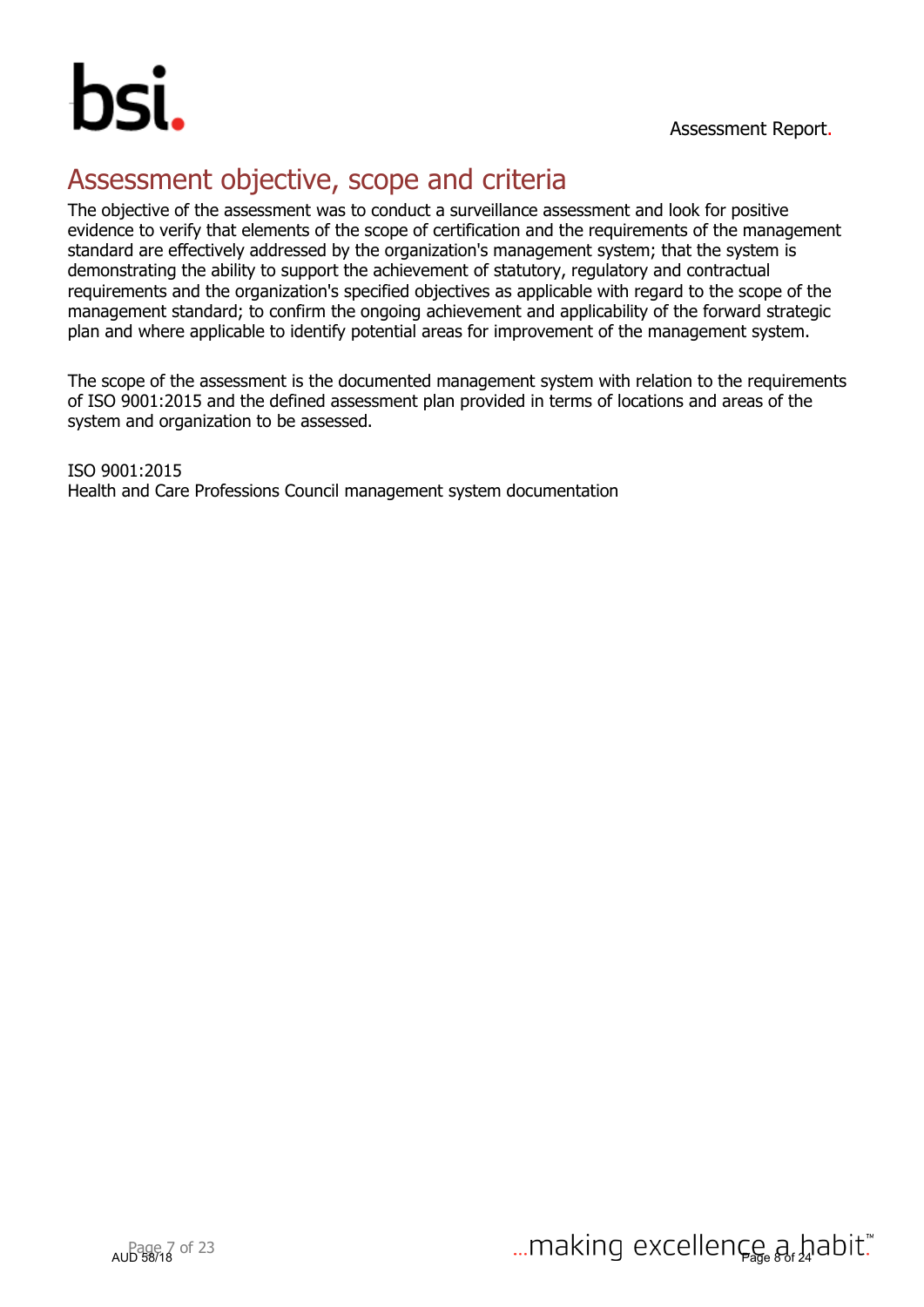## Assessment participants

| <b>Name</b>                                     | <b>Position</b>                                                  |  | <b>Closing</b><br>meeting | <b>Interviewed</b><br>(processes) |
|-------------------------------------------------|------------------------------------------------------------------|--|---------------------------|-----------------------------------|
| Roy Dunn                                        | <b>Head of Business</b><br><b>Process</b><br>Improvement         |  | X                         | X                                 |
| Jason Roth                                      | Infrastructure<br>Manager                                        |  |                           | X                                 |
| <b>Rick Welsby</b>                              | IT Service &<br>Support Manager                                  |  |                           | X                                 |
| Deborah Oluwole                                 | <b>Tribunal Services</b><br>Manager                              |  |                           | X                                 |
| <b>Melanie Harel</b>                            | <b>Hearings Team</b><br>Manager                                  |  |                           | X                                 |
| Eva Hales                                       | Assurance &<br>Development<br>Manager                            |  |                           | X                                 |
| <b>Catherine Beevis</b>                         | FTP Operational<br>Manager - Case<br>Preparation &<br>Conclusion |  |                           | X                                 |
| Rebecca Bryan                                   | FTP Operational<br>Manager<br>Investigations                     |  |                           | X                                 |
| Anna Hill                                       | Media & PR Officer                                               |  |                           | X                                 |
| Sophie Tremenheere                              | <b>Publishing Officer</b>                                        |  |                           | Χ                                 |
| Anna Cleary                                     | Publishing Officer                                               |  |                           | Χ                                 |
| Web & Digital<br><b>Tony Glazier</b><br>Manager |                                                                  |  |                           | X                                 |
| <b>Carron Dicks</b>                             | Web & Digital<br>Office                                          |  |                           | X                                 |
| <b>Becky Glass</b>                              | Web & Digital<br>Office                                          |  |                           | X                                 |
| Head of<br>Lisa Sinclair<br>Communications      |                                                                  |  |                           | X                                 |
| Natalie Osei-Owusu                              | Events Officer                                                   |  |                           | X                                 |
| Alex Urguhart                                   | Stakeholder<br>Communications<br>Officer                         |  |                           | X                                 |
| Marc Seale                                      | <b>Chief Executive</b>                                           |  |                           | X                                 |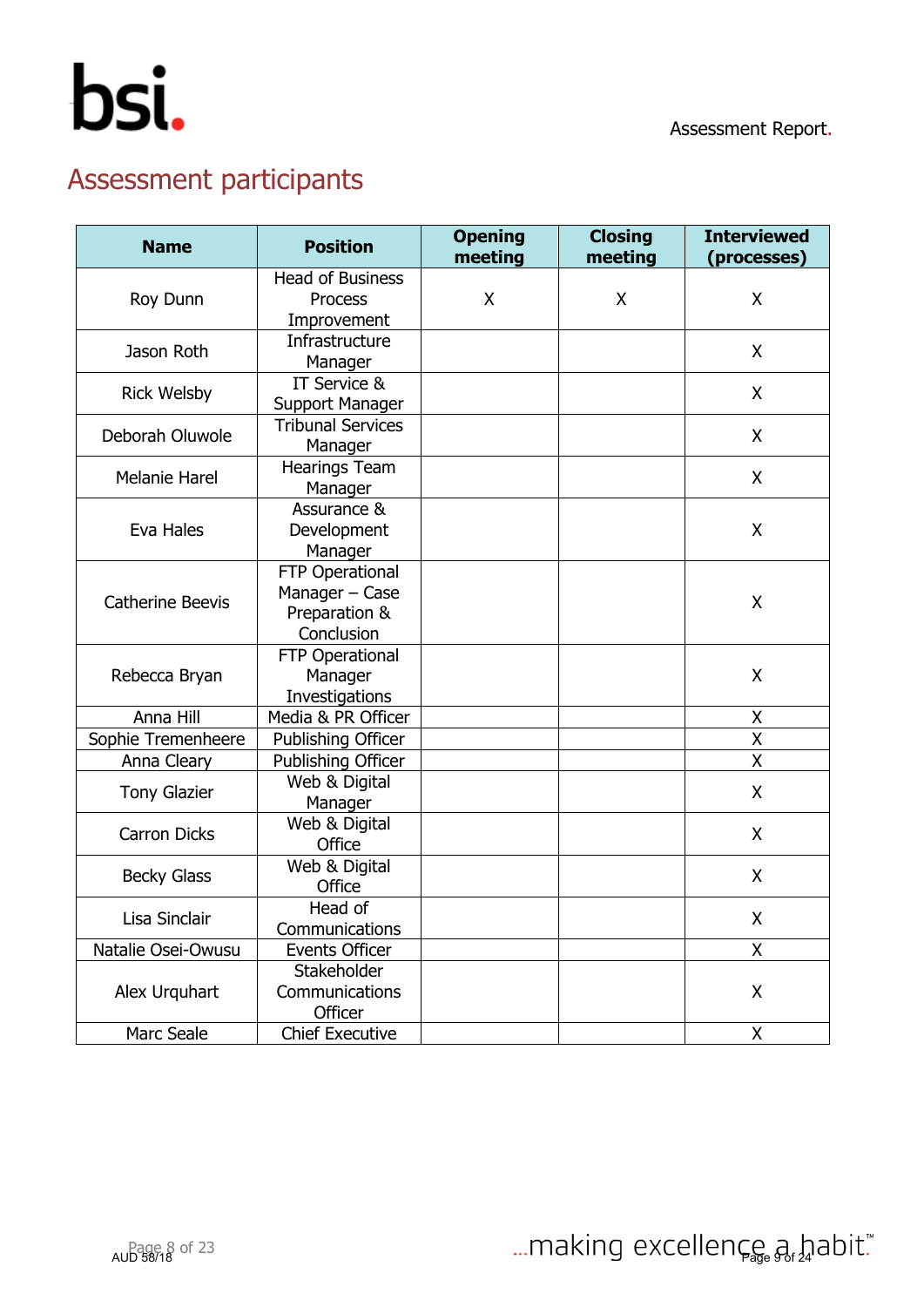

## Assessment conclusion

#### BSI assessment team

| <b>Name</b> | <b>Position</b> |
|-------------|-----------------|
| Neil Weedon | Team Leader     |

Assessment conclusion and recommendation

The audit objectives have been achieved and the certificate scope remains appropriate. The audit team concludes based on the results of this audit that the organization does fulfil the standards and audit criteria identified within the audit report and it is deemed that the management system continues to achieve its intended outcomes.

RECOMMENDED - The audited organization can be recommended for certification / recertification / continued certification to the above listed standards, and has been found in general compliance with the audit criteria as stated in the above-mentioned audit plan.

Use of certification documents, mark / logo or report

The use of the BSI certification documents and mark / logo is effectively controlled.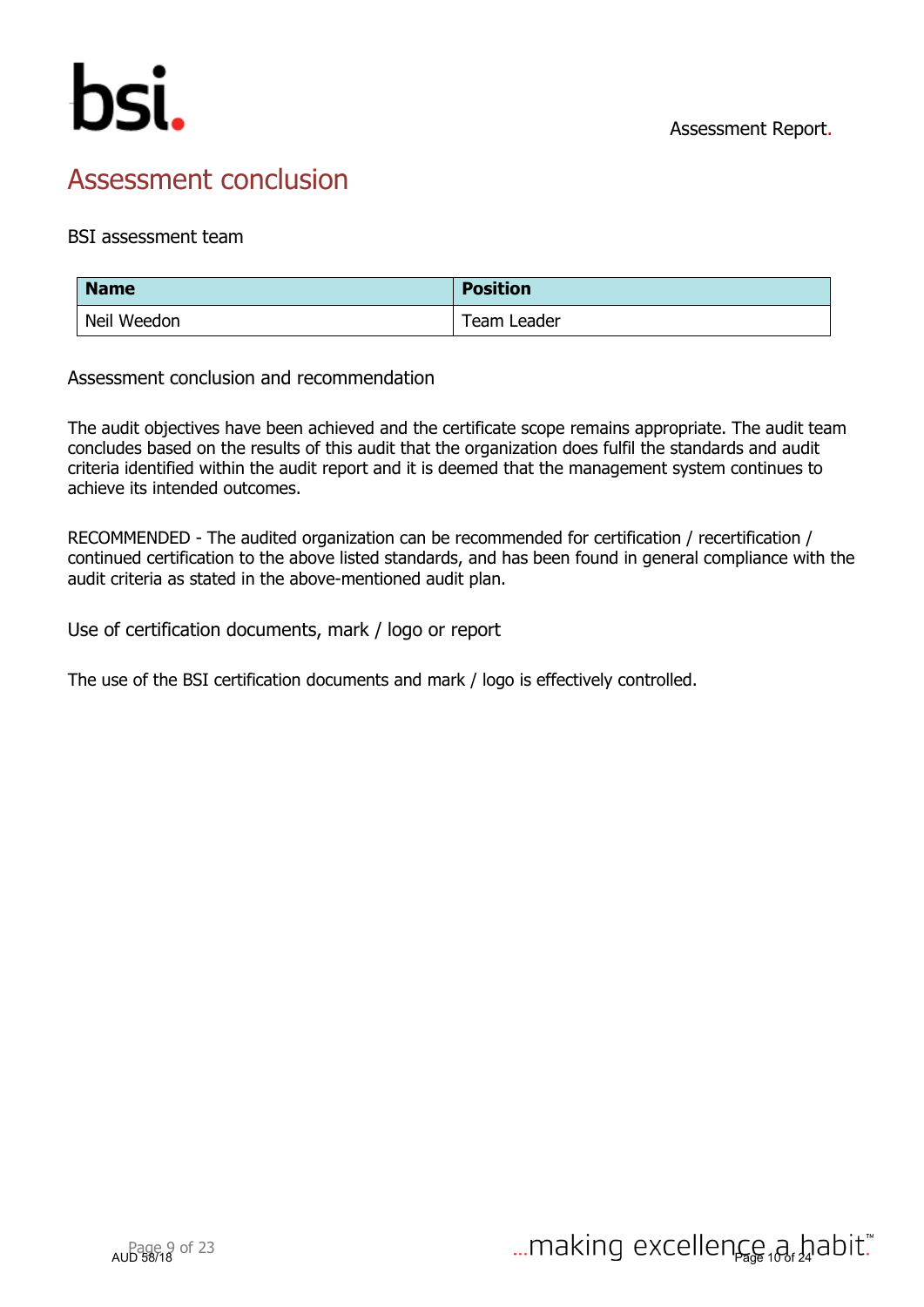

## Findings from previous assessments

| <b>Finding</b><br><b>Reference</b>    | <b>Certificate</b><br>1546281-201710-N2<br>FS 83074<br><b>Reference</b>                                                                                                                                                           |  |  |  |  |  |  |  |
|---------------------------------------|-----------------------------------------------------------------------------------------------------------------------------------------------------------------------------------------------------------------------------------|--|--|--|--|--|--|--|
| <b>Certificate</b><br><b>Standard</b> | ISO 9001:2015<br>2015:9.3<br><b>Clause</b>                                                                                                                                                                                        |  |  |  |  |  |  |  |
| <b>Category</b>                       | Minor                                                                                                                                                                                                                             |  |  |  |  |  |  |  |
| Area/process:                         | ISO9001:2015 Transition Assessment                                                                                                                                                                                                |  |  |  |  |  |  |  |
| <b>Details:</b>                       | The organisation has established a Management Review Procedure<br>(Process Flow) but has not conducted a Management Review in<br>accordance with the Input and Output requirements of Clause 9.3 of the<br>ISO9001:2015 standard. |  |  |  |  |  |  |  |
| <b>Objective</b><br>evidence:         | As per statement of non-conformance above.                                                                                                                                                                                        |  |  |  |  |  |  |  |
| <b>Cause</b>                          | Considered by Health and Care Professions Council to be an inability by<br>BSI assessors to reconcile HCPC practice to ISO 9001 Clause<br>requirements                                                                            |  |  |  |  |  |  |  |
| Correction /<br>containment           | Management review held 25 Sep 18 and documented.                                                                                                                                                                                  |  |  |  |  |  |  |  |
| <b>Corrective</b><br>action           | Clause by clause examination of the requirements of the standard has<br>been carried out and evidence for compliance recorded.                                                                                                    |  |  |  |  |  |  |  |
| Closed?:                              | Yes                                                                                                                                                                                                                               |  |  |  |  |  |  |  |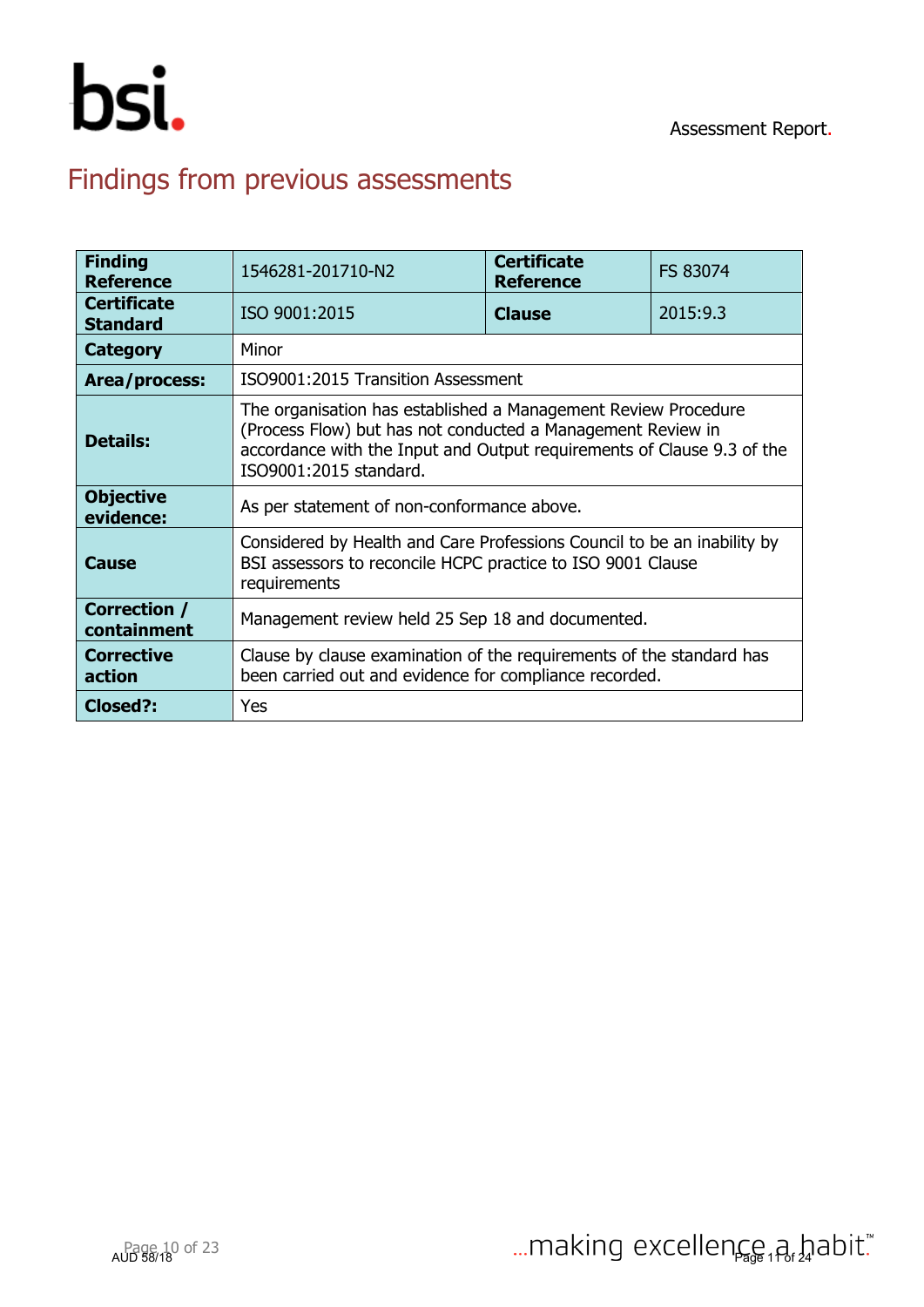

### Findings from this assessment

#### **Opening meeting:**

- The opening meeting was held with the Head of Business Process Improvement.
- The plan for the assessment was agreed.
- Changes to the organisation were reviewed and the audit plan remains appropriate.
- The outstanding nonconformity was closed out.

#### **Core quality management system components:**

- Context of the organisation, risks and opportunities: The organisation will lose 30% of its membership when social workers move to a different regulator. Risks have been considered through the Corporate Plan Four options identified for required changes which were put to the workforce Expected consequences and anticipated impacts documented for each option Strategic Risk Register created to help manage key risks Risk mitigation is recorded against target risk levels Lessons learned review includes consideration of findings from issues found within other regulators

- Scope, policy and objectives

The scope of the management system remains as previous

The Quality Policy is dated 16 Feb 16 and was signed off by EMT

The policy is available to all staff on the intranet

Objectives are documented in REC 3A Objective Measures spreadsheet

Objectives are reported on monthly

Additional KPIs are in place for performance analysis (see OFI 1693019-201810I1)

- Internal audit

Internal audits are schedule for the year and planned by process Audits are carried out based on risk and extracts from the risk register are included in the audit report The audit for the Communications department was reviewed and reporting was seen to be comprehensive and independent of the process Findings recorded on an action plan

- Nonconformity and corrective action Lessons Learned Review carried out Findings from internal audit are recorded in an action plan, signed off and incorporated into the improvement log An improvement log is maintained to manage issues Nonconformity 20180928 re: email not bcc'd reviewed. Corrective actions appropriate and recorded Near Miss reports are documented and reviewed 8 Complaints were upheld in the report from July 2018 Complaint rates have reduced year on year

- Customer satisfaction Customer service report reviewed monthly at SMT meeting Comprehensive reporting includes complaints, positive feedback letters

Fees Consultation paper 19 Sep 18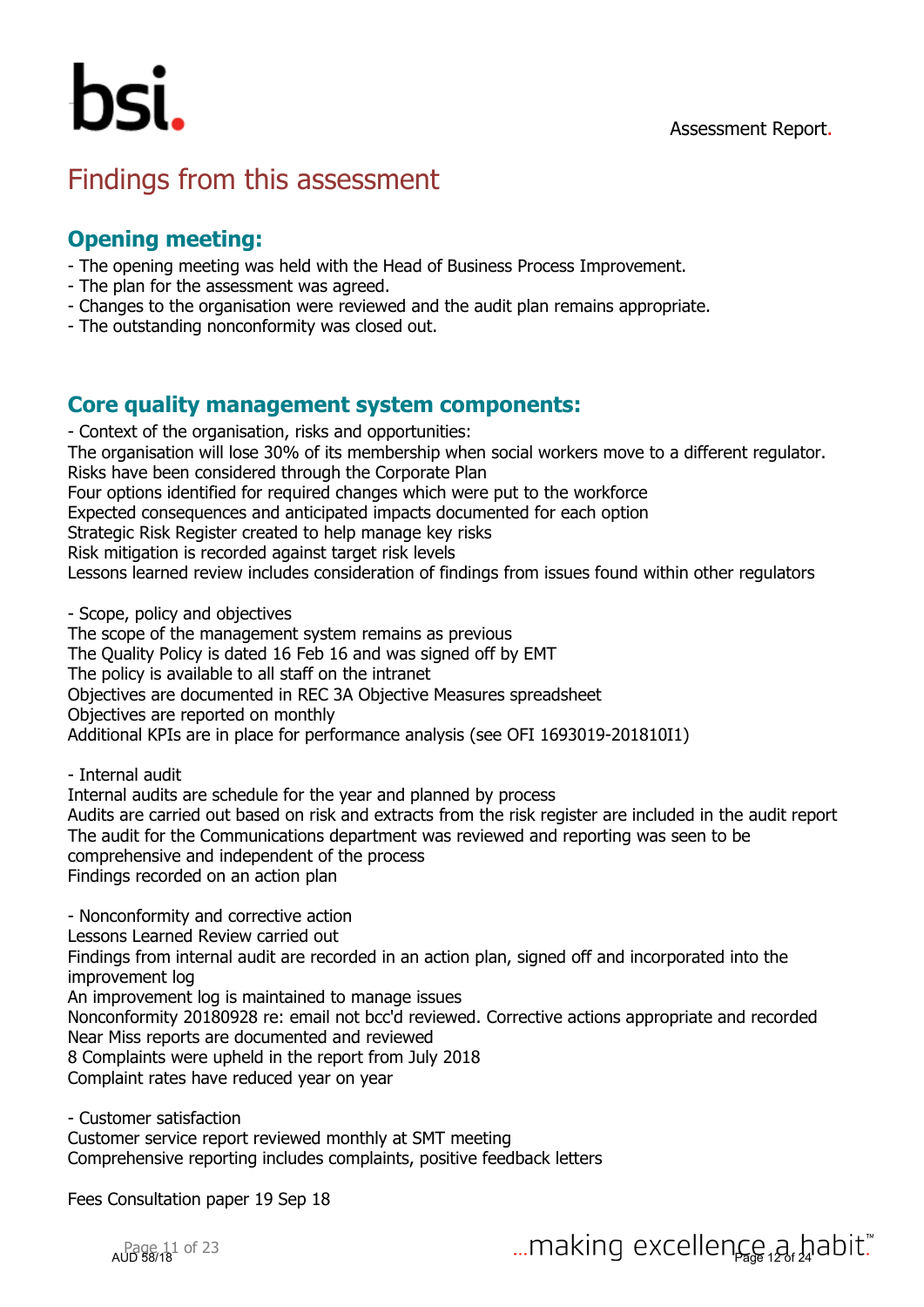

2018 Corporate Plan Council Meeting minutes 19 Sep 18 Strategic Risk Register Lessons Learned Review 19 Sep 18 Chief Executive's report 19 Sep 18 Performance Report 19 Sep 18 QUAAOD Audit Schedule 2018 v2.2 Internal Audit Report REC MS2 Comms Aug-Sept2018b 2018 Comms Email Process flowchart REC MS2 Internal Incident Report REG SEPT\_OCT2018 Minutes of Bi-Monthly meeting 21 Aug 18 Customer Service Report July 2018

| <b>Finding</b><br><b>Reference</b>    | <b>Certificate</b><br>1693019-201810-I1<br>FS 83074<br><b>Reference</b>                                                    |  |  |  |  |  |  |
|---------------------------------------|----------------------------------------------------------------------------------------------------------------------------|--|--|--|--|--|--|
| <b>Certificate</b><br><b>Standard</b> | ISO 9001:2015<br>6.2<br><b>Clause</b>                                                                                      |  |  |  |  |  |  |
| <b>Category</b>                       | Opportunity for Improvement                                                                                                |  |  |  |  |  |  |
| Area/process:                         | Core quality management system components                                                                                  |  |  |  |  |  |  |
| <b>Details</b>                        | A number of the KPIs reviewed during the assessment (e.g. timeliness)<br>show consistent and substantial underachievement. |  |  |  |  |  |  |

#### **IT Infrastructure & Service Support:**

- IT Infrastructure management was reviewed against a number of policies
- Objectives and responsibilities detailed in the Information Security Policy
- Capacity management and resources are deemed sufficient
- System-generated alerts are in place
- Ticketing system is used for issues raised
- Change Advisory Board and Security Advisory Board sit to discuss potential issues under a mandatory quorum
- Change requests (RFC) logged sequentially and monitored until close-out through Change Master List
- Weekly team meetings held to review changes

The process was seen to be effective

Documentation reviewed: Incident 122199 Information Security Policy Perimeter Firewall Policy Infrastructure Build Standards Security Component Review Master List Request for Change 20180072, 20180086 Change Master List Review of Changes meeting 28 Sep 18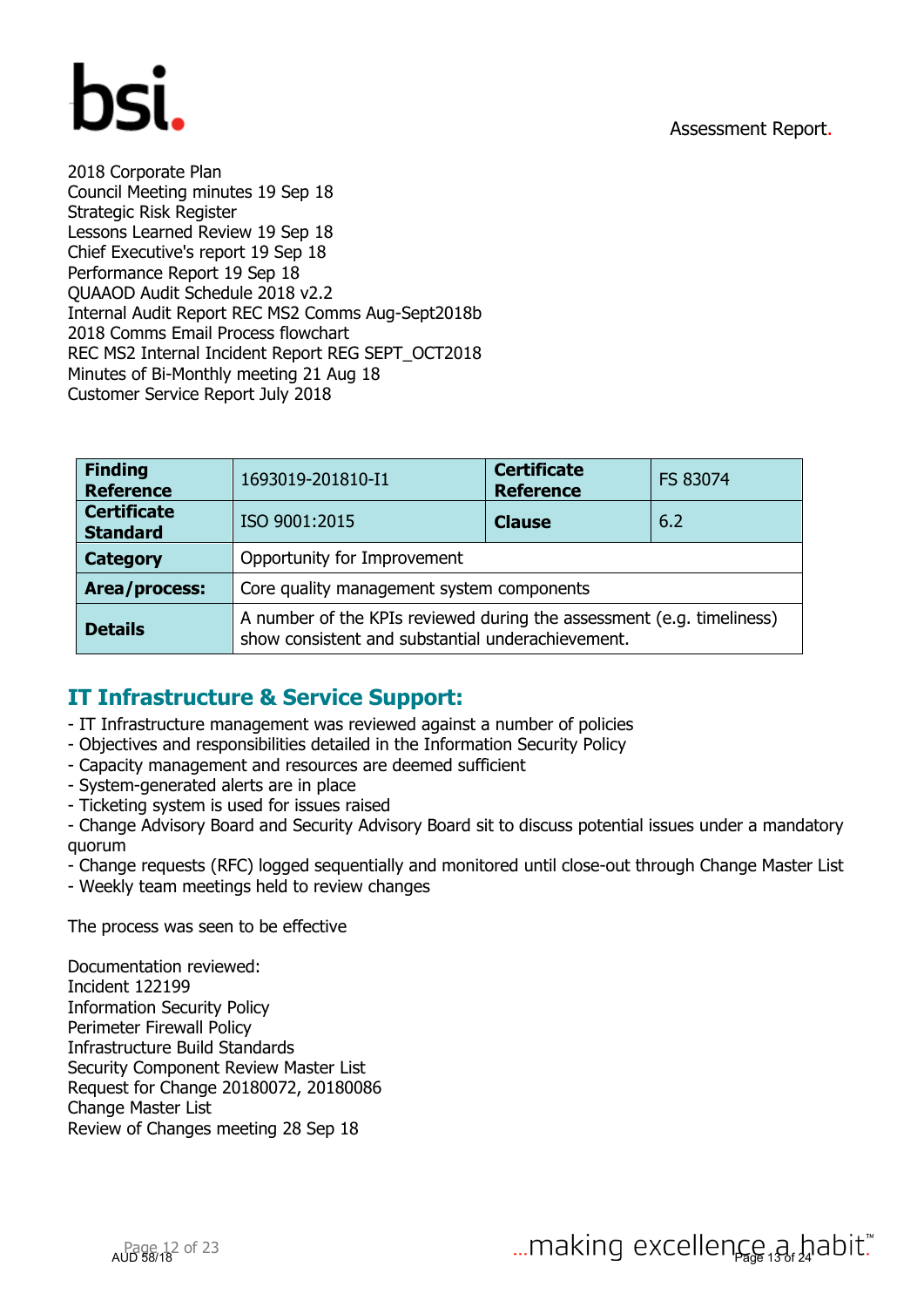### **Fitness to Practice:**

- Methodology for each sub-process is documented including discontinuance and disposal
- Documentation was readily accessed by staff engaged in the assessment

#### Scheduling:

- The process was reviewed against the Schedule Hearing Flowchart using live cases to demonstrate
- Statistical analysis/KPIs are reviewed monthly
- Predictions are made for panel member requirements to anticipate resource levels
- Monthly team audits are carried out
- Guidance documents are available to the team

#### Hearings Team:

- The process is documented within the Hearings Officer Manual
- A template is used to record hearing decisions
- Feedback from witnesses is retained
- Outcomes are recorded on the Outcome Spreadsheet

#### Assurance:

- FTP Process overview documented

- Feedback analysed and reported with learning points, positive feedback received and opportunities for improvement through stakeholder requests for additional methods of electronic feedback

- A lot of cases remain unclosed on the system
- An improvement project is underway for progressing cases more effectively
- Resources have been reallocated to close cases quicker

Case Preparation and Conclusions

- The process commences with solicitor instruction
- Cases are prepared in accordance with guidance documentation which includes flowchart, instructions, screenshots, processes for new information and updates
- Case documentation was reviewed and the process was seen to be effective

Investigations:

- Cases are reviewed nominally every two weeks unless within a short time of planed closure
- Cases are assessed on a risk bases (a, b or c)
- Objective is to ensure management oversight and is being achieved

Documentation reviewed: Schedule Hearing Flowchart Case dated 15 Nov 17 Scheduling Team Manual Ore-Hearing Form v3.2.2 FTP Operational Guidance Risk Management for Hearings v3 Hearings Officer Manual 2018 Outcome Spreadsheet Weekly Hearings List Aug 2018 FTP Process Overview Feedback Analysis Report Process for Management Information Management Information Pack September 2018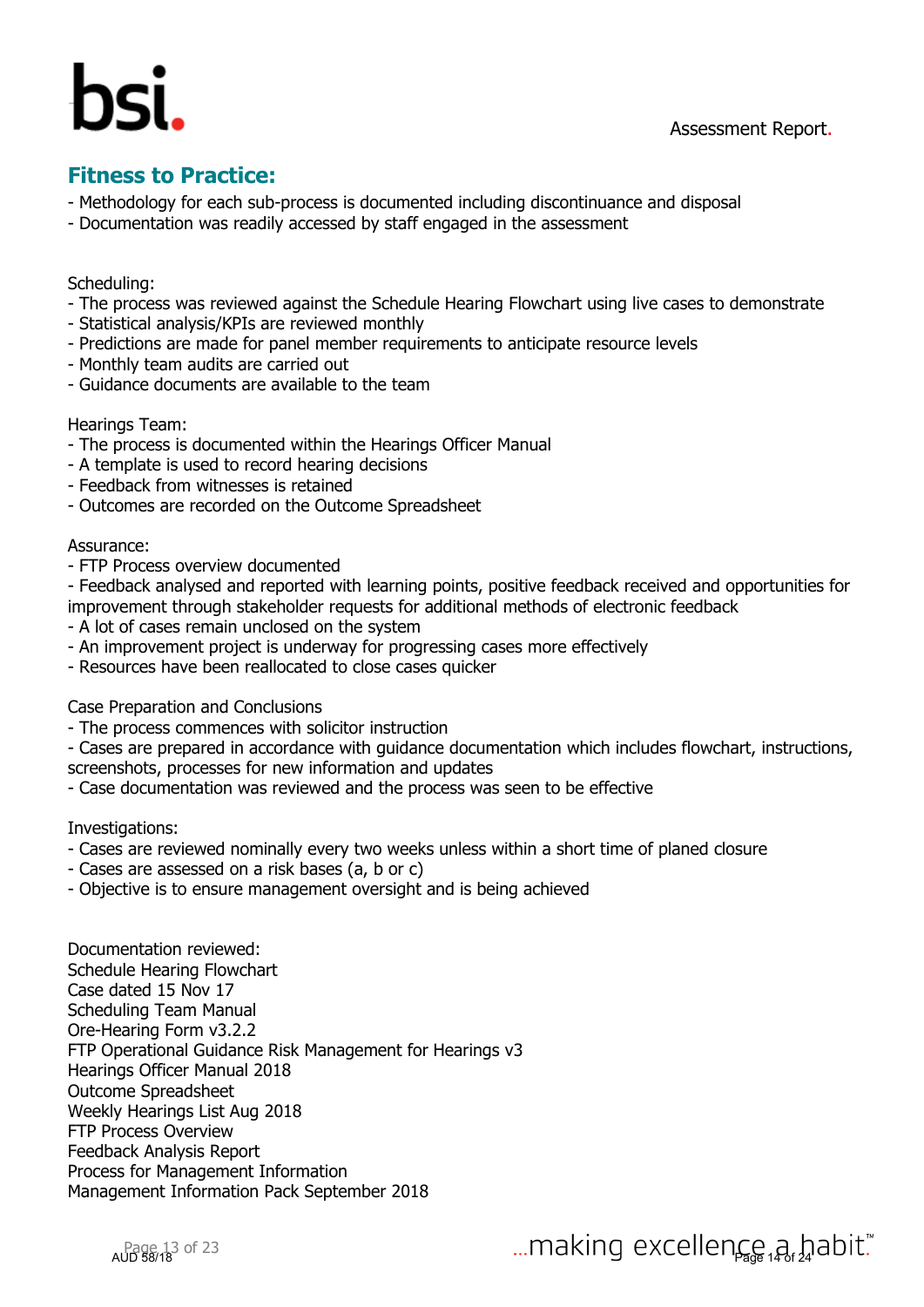

Excel Summary September 2018 Operational Guidance - Case Logging and Transfer v3 Appendix 8: Commonly Requested Documents Discontinuance of Proceedings v3 Disposal of Cases by Consent

#### **Communications:**

Media & PR:

- Requirements are interpreted from obligations of legislative orders including the Freedom of Information Act

- Weekly FTP flowchart describes process in detail

- The department communicates pro-actively regarding upcoming hearings
- A weekly media schedule is produced
- Communication of upcoming cases is made to a list f journalists maintained by the department
- The department is aware of the process for private information not for general publication
- The department subscribes to media outlets for relevant information (Randall's)

- Issues briefs are produced including relevant information from: parliament; regulatory and professional bodies; health, social, care and policy; events; HCPC News

Internal communications:

- Objective: to keep internal stakeholders informed
- Communications department is included in projects for improvement. I.e. FTP Improvement Project
- Key areas included in process: Objectives, strategy, audiences for different communications, key
- messages, communications and engagement, risks and mitigation, measurement and evaluation, tactics and live progress monitoring
- Internal feedback is reviewed from all employee survey (biannual)
- Feedback performance is benchmarked against similar sized organisations
- Recent performance improvements of 18% including communications from senior leaders.
- Improvement actions seen to be effective

Web and digital

- Managed through the Web and Digital Requests Process

- Examples reviewed seen to be managed in accordance with the process. E.g. 7 Aug 18 request to update education page

- All content is currently under review for improvement
- Test site utilised for review of changes to ensure successful change management
- Test site reviewed by requestor and IT team prior to going live
- House style is documented and available to relevant personnel

#### **Stakeholders**

- Media monitoring carried out thorough external agency (Randall's)
- UK devolved government business / EU parliamentary monitoring
- Daily briefings compiled for SMT, heads of departments with Comms Dept BCC'd
- Daily briefings compiled in accordance with the Daily Briefing Process Flowchart
- Flowchart also in place for Briefing Notes for the Chief Executive
- Briefings are in accordance with a template
- Meeting notes reviewed for 1 Oct 18 internal review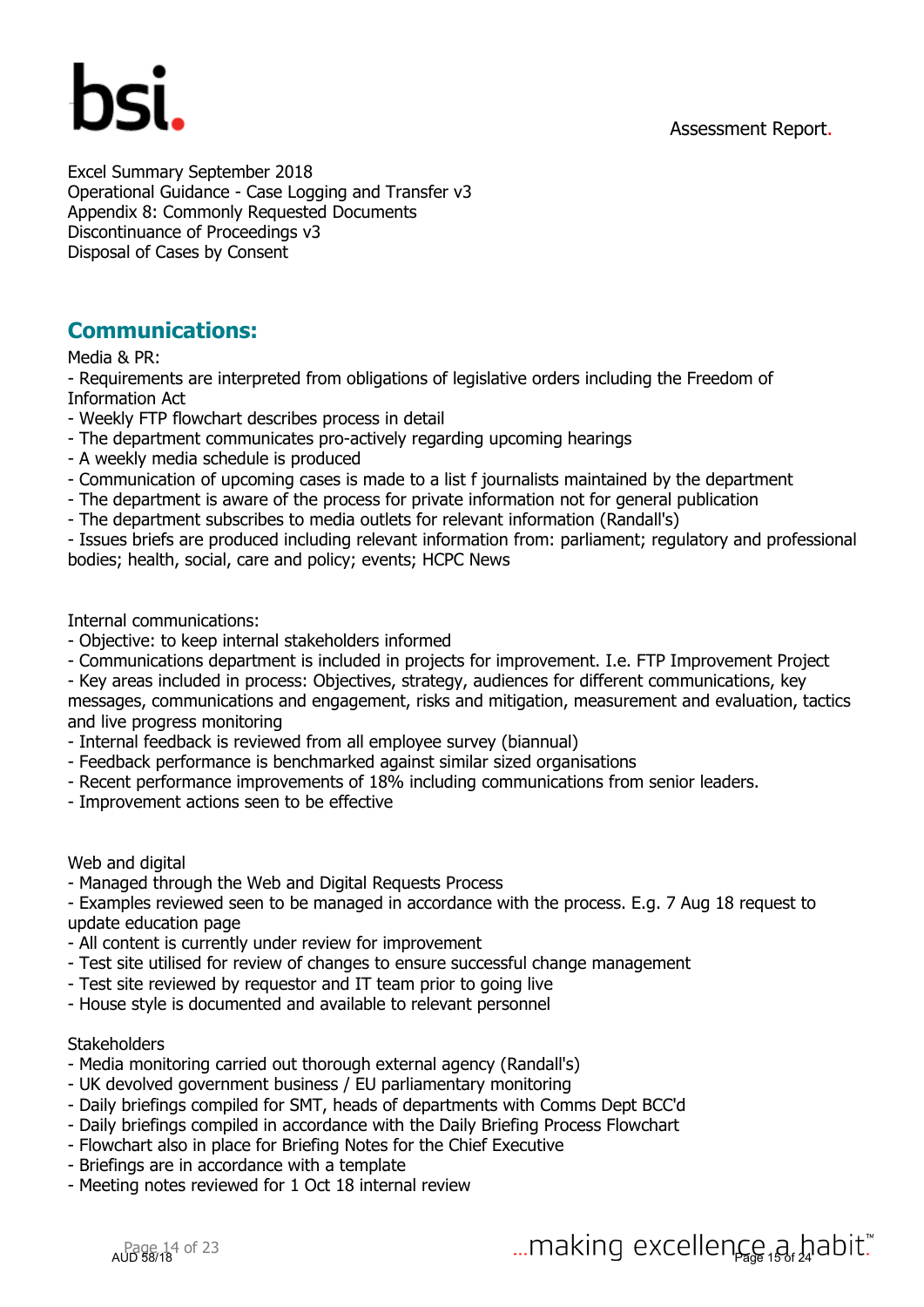

- Stakeholder polling carried out includes qualitative and quantitative measurements

- Interviews held with professional bodies, unions, education providers, employment organisations and service user organisations

- Surveys include reference to registrants, educators and employers

#### Publishing

- A Publications Flowchart has been developed
- Forward planning for 2018-19 has been completed
- Key dates for receipt of data through to publishing considered
- Production scheduling documented

- Content approvals are carried out in accordance with the process but are not always clearly identified (see OFI 1693019-201810I2)

Events

- Registrant conference, employee conferences and information events are carried out
- A process flowchart has been developed: Meet the HCPC / Information Events
- The events process is managed through Eventsforce (events management system)
- Feedback is reviewed for each event and a planner is in place to show the location of previous events which cover the country.
- Data was reviewed for Plymouth and Barnsley events

Documentation reviewed: Weekly FTP Media Schedule flowchart Media Schedule 15-19 Oct 18 Cases reviewed: AF, DM, SA etc. Stakeholders Issue Brief Process Issues Brief Template Project timeline Working Group Review / prioritisation and feedback review All employee survey results Web and Digital Request Process House Style Request for Change and Deployment 2018 Request dated 7 Aug 18 Daily Briefings Communications Daily Briefing Process Flowchart Communications Stakeholder Briefing Notes for Chief Executive flowchart Briefing Notes Template Meeting Notes 1 Oct 18 / Internal Review Stakeholder Polling flowchart Communications - Publications Flowchart Forward Planner 2018-2019 EAR17 Production Schedule Communications - Meet the HCPC / Information Events Flowcharts Eventsforce events management system

|  | Finding<br>Reference | 1693019-201810-I2 | <b>Certificate</b><br><b>Reference</b> | FS 83074 |  |
|--|----------------------|-------------------|----------------------------------------|----------|--|
|--|----------------------|-------------------|----------------------------------------|----------|--|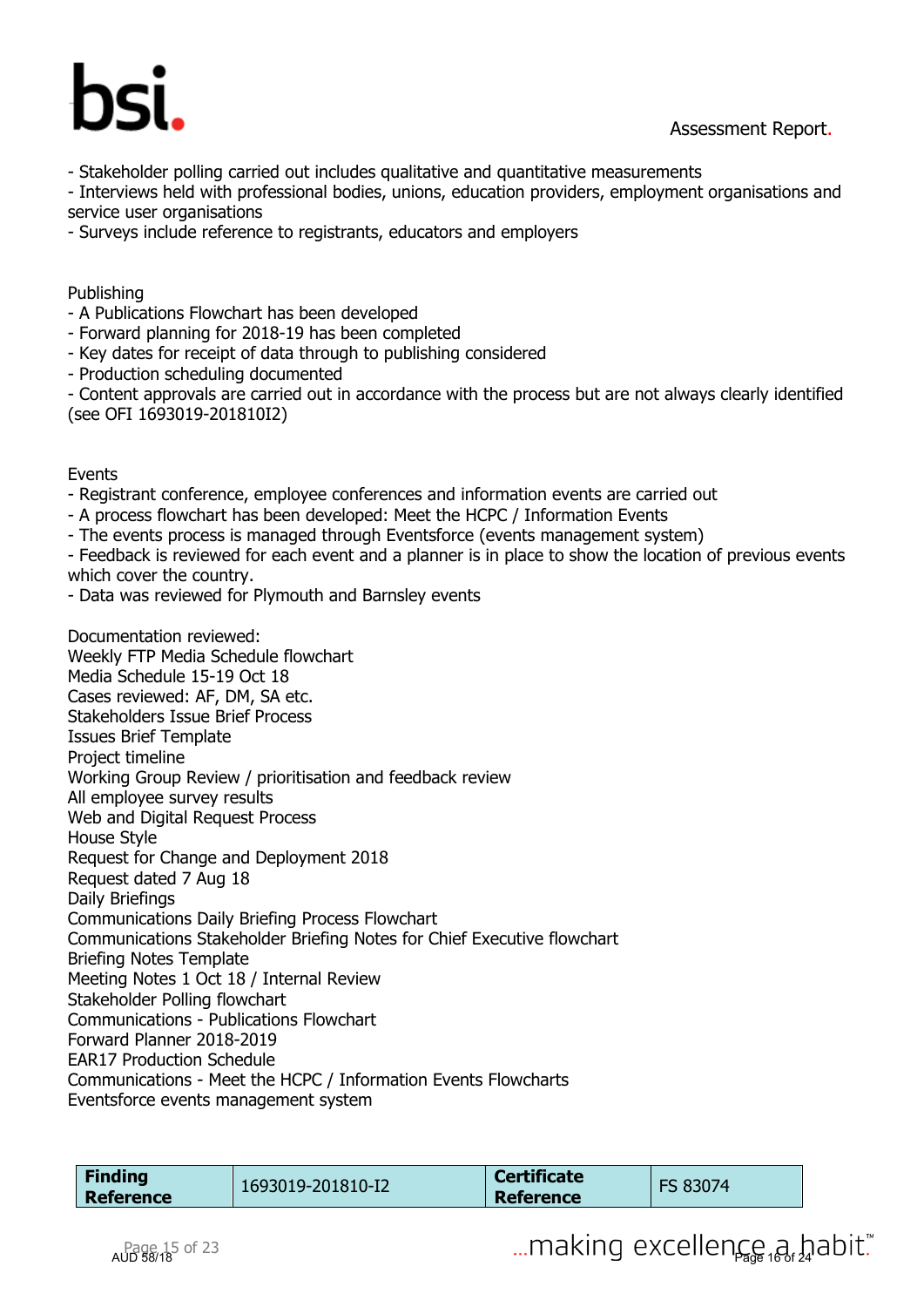



| <b>Certificate</b><br><b>Standard</b> | ISO 9001:2015<br>8.6<br><b>Clause</b>                                                                     |  |  |  |  |  |
|---------------------------------------|-----------------------------------------------------------------------------------------------------------|--|--|--|--|--|
| <b>Category</b>                       | Opportunity for Improvement                                                                               |  |  |  |  |  |
| Area/process:                         | Communications                                                                                            |  |  |  |  |  |
| <b>Details</b>                        | Content approvals in accordance with the the Publications Flowchart are<br>not always easily identifiable |  |  |  |  |  |

#### **HR/partner validation:**

- The organisation has 700 approved independent partners

- Partners are specialists in their field and are called upon for expert review of cases, CPD assessment and education visitors

- Recruitment is in accordance with the documented competency framework
- After identification of an area of weakness, legal assessors are tested for drafting decision
- Performance reviews are carried out every two years
- Multi-source feedback is reviewed
- Feedback on panel members is sourced via self-assessment, chair of the panel and peer review
- Working records are retained for all panel members
- Facilities are made available for partners to report any concerns or complaints
- Induction training is carried out and recorded
- Refresher testing is carried out bi-annually
- E-learning modules have been created
- Partners are made inactive on the system where training has expired or has not been completed

Documentation reviewed; Panel Members Feedback Forms Reviews of partners: CJ/DP/GD/MD/SR/TB Partner Complaints Procedure Information for partners who wish to make a complaint or raise a concern Partner portal Inactive Partner Report Hearing Evaluation and Feedback Form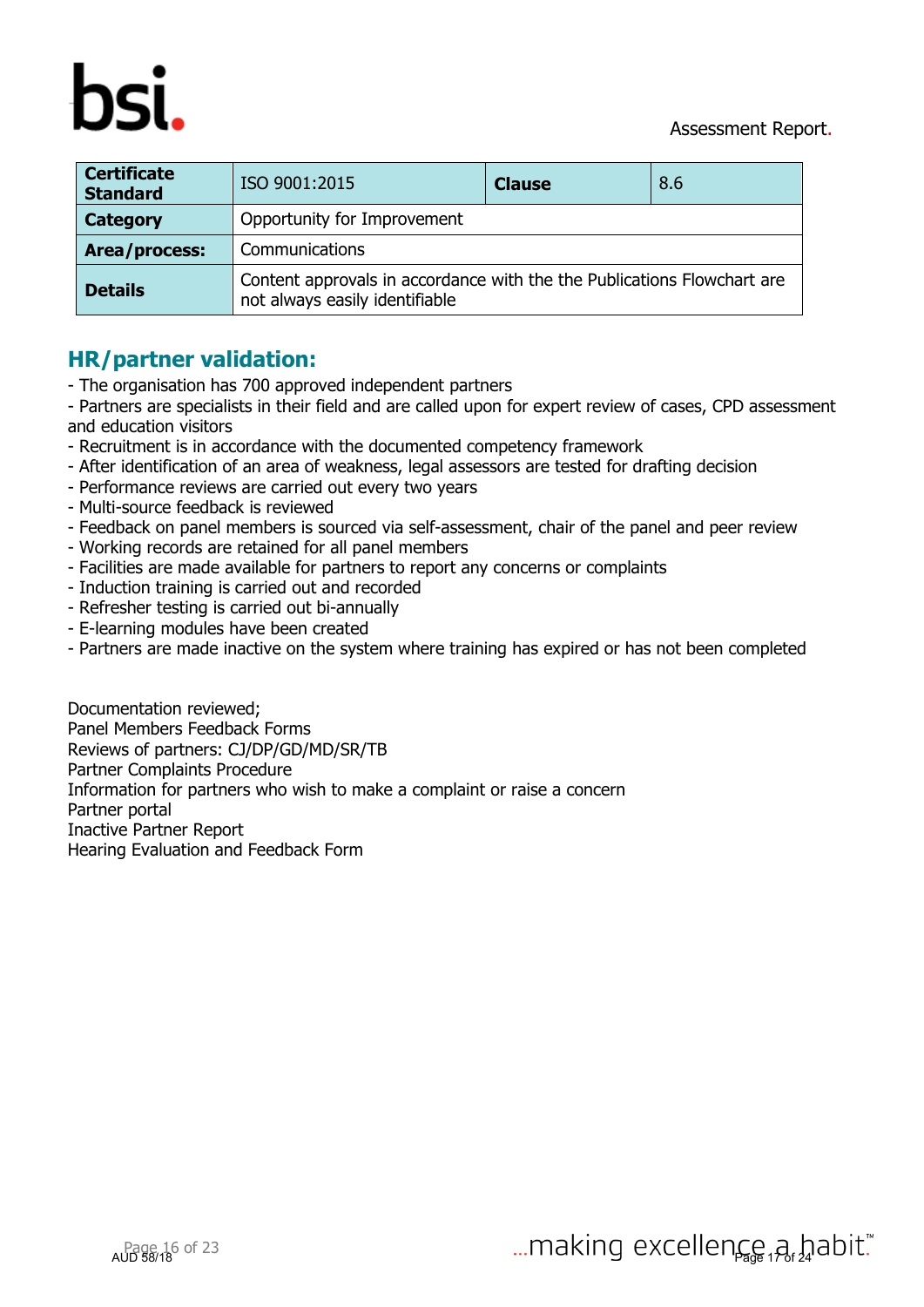

## Next visit objectives, scope and criteria

The objective of the assessment is to ascertain the integrity of the organization's management system over the current assessment cycle to enable recertification and confirm the forward strategic assessment plan.

The scope of the assessment is the documented management system with relation to the requirements of ISO 9001:2015 and the defined assessment plan provided in terms of locations and areas of the system and organization to be assessed.

ISO 9001:2015 Health & Care Professions Council management system documentation

Please note that BSI reserves the right to apply a charge equivalent to the full daily rate for cancellation of the visit by the organization within 30 days of an agreed visit date. It is a condition of registration that a deputy management representative be nominated. It is expected that the deputy would stand in should the management representative find themselves unavailable to attend an agreed visit within 30 days of its conduct.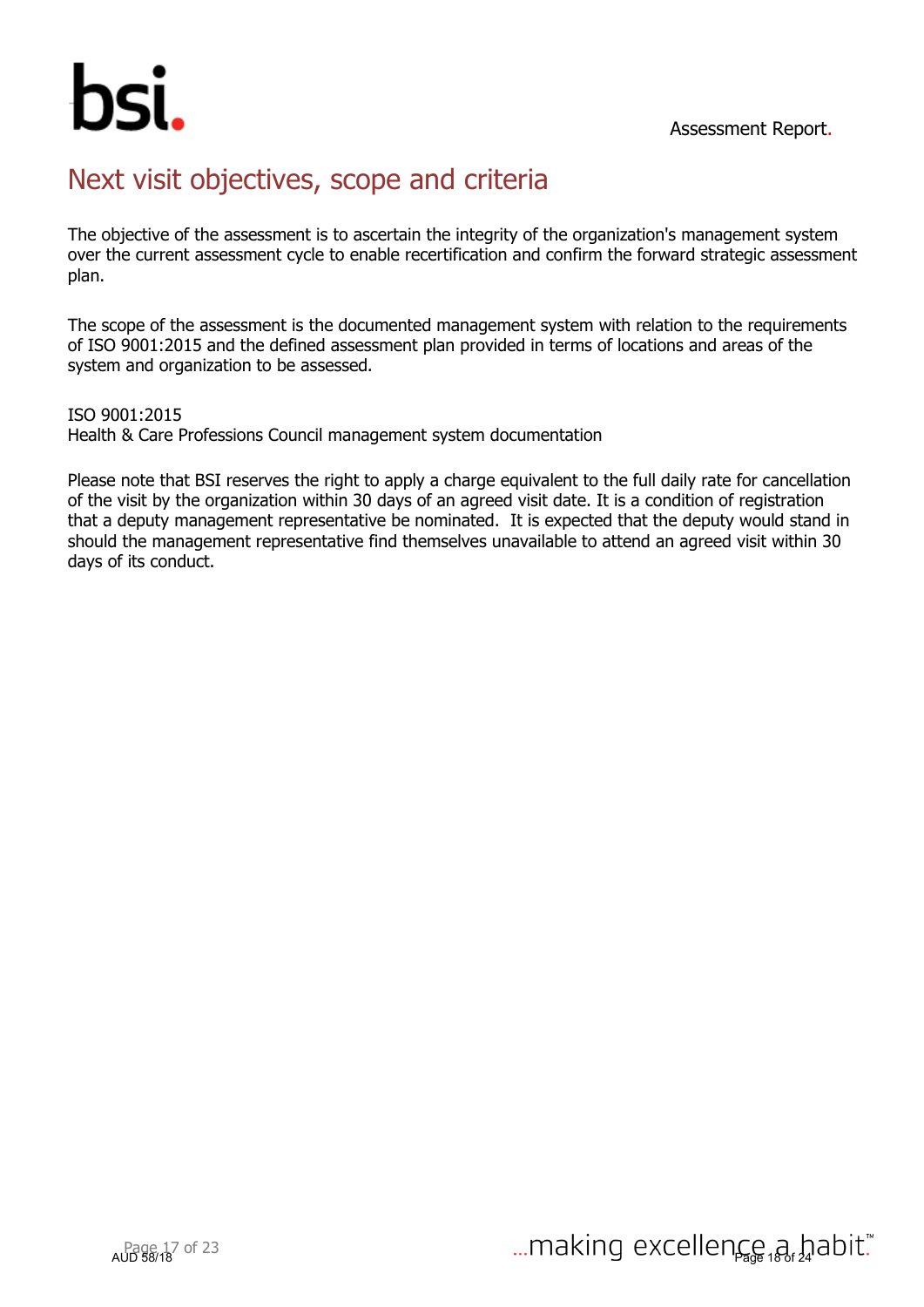

## Next visit plan

| <b>Date</b> | <b>Auditor</b> | <b>Time</b> | Area/process                                                                 | <b>Clause</b> |
|-------------|----------------|-------------|------------------------------------------------------------------------------|---------------|
| 09/04/2019  | Ali Mian       | 09:00       | <b>Opening Meeting</b>                                                       |               |
|             |                | 09:15       | Quality management system - key controls - see<br>appendix for full listing* |               |
|             |                | 12:00       | Risk register                                                                |               |
|             |                | 12:30       | Lunch                                                                        |               |
|             |                | 13:00       | Work environment and infrastructure/facilities<br>management                 |               |
|             |                | 13:30       | Senior management interview                                                  |               |
|             |                | 14:15       | Finance - Procurement (purchasing and<br>suppliers)                          |               |
|             |                | 15:00       | Report Preparation                                                           |               |
|             |                | 16:00       | <b>Interim Meeting</b>                                                       |               |
|             |                | 09:00       | Finance - Transactions                                                       |               |
| 10/04/2019  | Ali Mian       | 09:45       | Finance - Forecasting                                                        |               |
|             |                | 10:30       | Policy                                                                       |               |
|             |                | 11:00       | Projects                                                                     |               |
|             |                | 12:00       | Lunch                                                                        |               |
|             |                | 12:30       | Strategic review - using pack of information<br>supplied by BSI              |               |
|             |                | 14:30       | Report Preparation                                                           |               |
|             |                | 16:00       | <b>Closing Meeting</b>                                                       |               |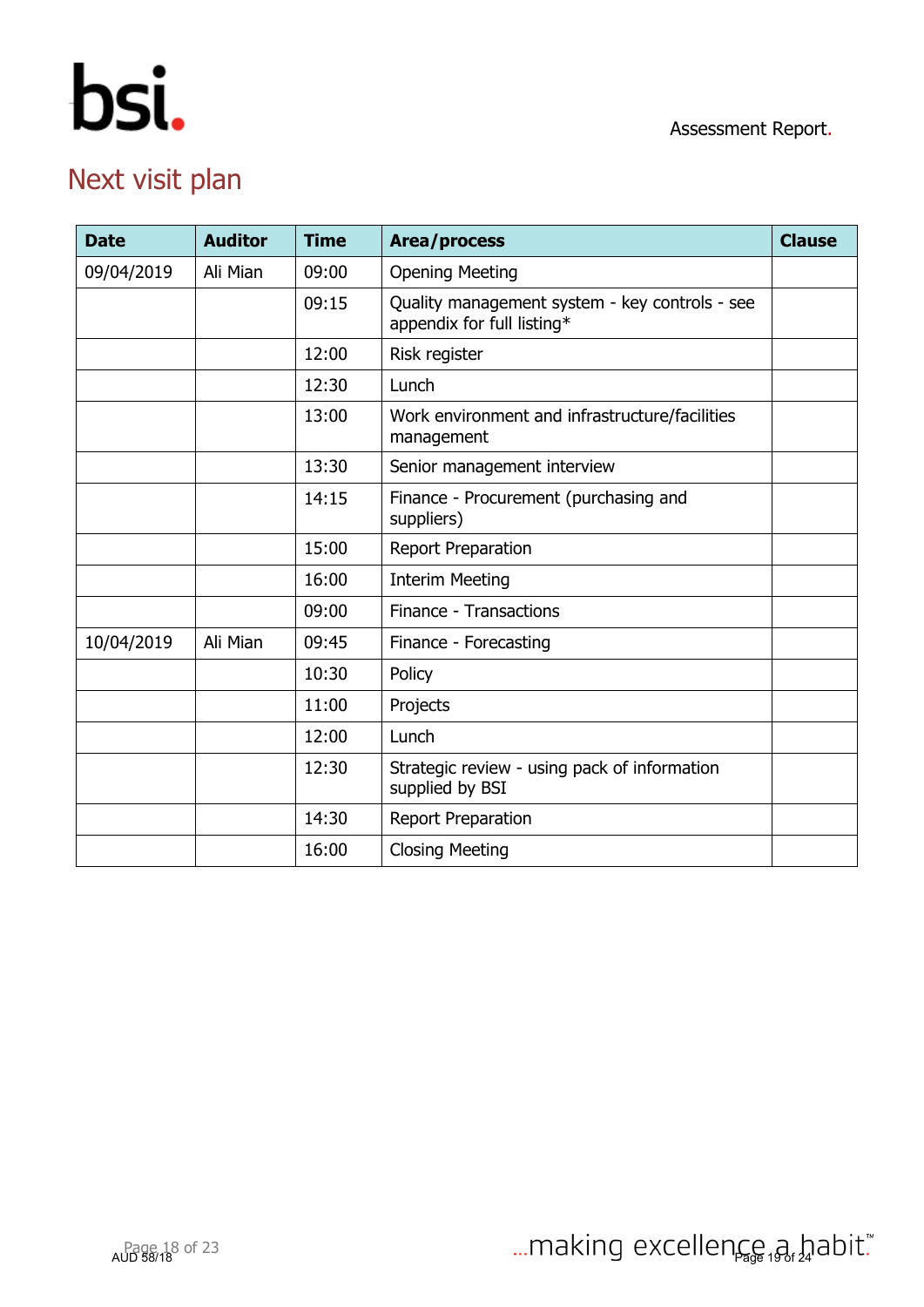

## Appendix: Your certification structure & ongoing assessment programme

#### **Scope of certification**

#### **FS 83074 (ISO 9001:2015)**

The management and operation of The Health and Care Professions Council (HCPC) covering: Statutory professional self-regulation Reports to the Privy Council.

#### **Assessed location(s)**

The audit has been performed at Central Office.

| LUINUII / IU UJU/T (190 JUU112019 / |                                                                                                                                       |
|-------------------------------------|---------------------------------------------------------------------------------------------------------------------------------------|
| <b>Location reference</b>           | 0047125084-000                                                                                                                        |
| <b>Address</b>                      | <b>Health &amp; Care Professions Council</b><br>Park House<br>184 Kennington Park Road<br>London<br><b>SE11 4BU</b><br>United Kingdom |
| <b>Visit type</b>                   | Continuing assessment (surveillance)                                                                                                  |
| <b>Assessment reference</b>         | 8804982                                                                                                                               |
| <b>Assessment dates</b>             | 08/10/2018                                                                                                                            |
| <b>Deviation from audit plan</b>    | No                                                                                                                                    |
| <b>Total number of Employees</b>    | 250                                                                                                                                   |
| <b>Effective number of</b>          | 250                                                                                                                                   |
| <b>Employees</b>                    |                                                                                                                                       |
| Scope of activities at the site     | Main certificate scope applies.                                                                                                       |
| <b>Assessment duration</b>          | 2 day $(s)$                                                                                                                           |

#### **London / FS 83074 (ISO 9001:2015)**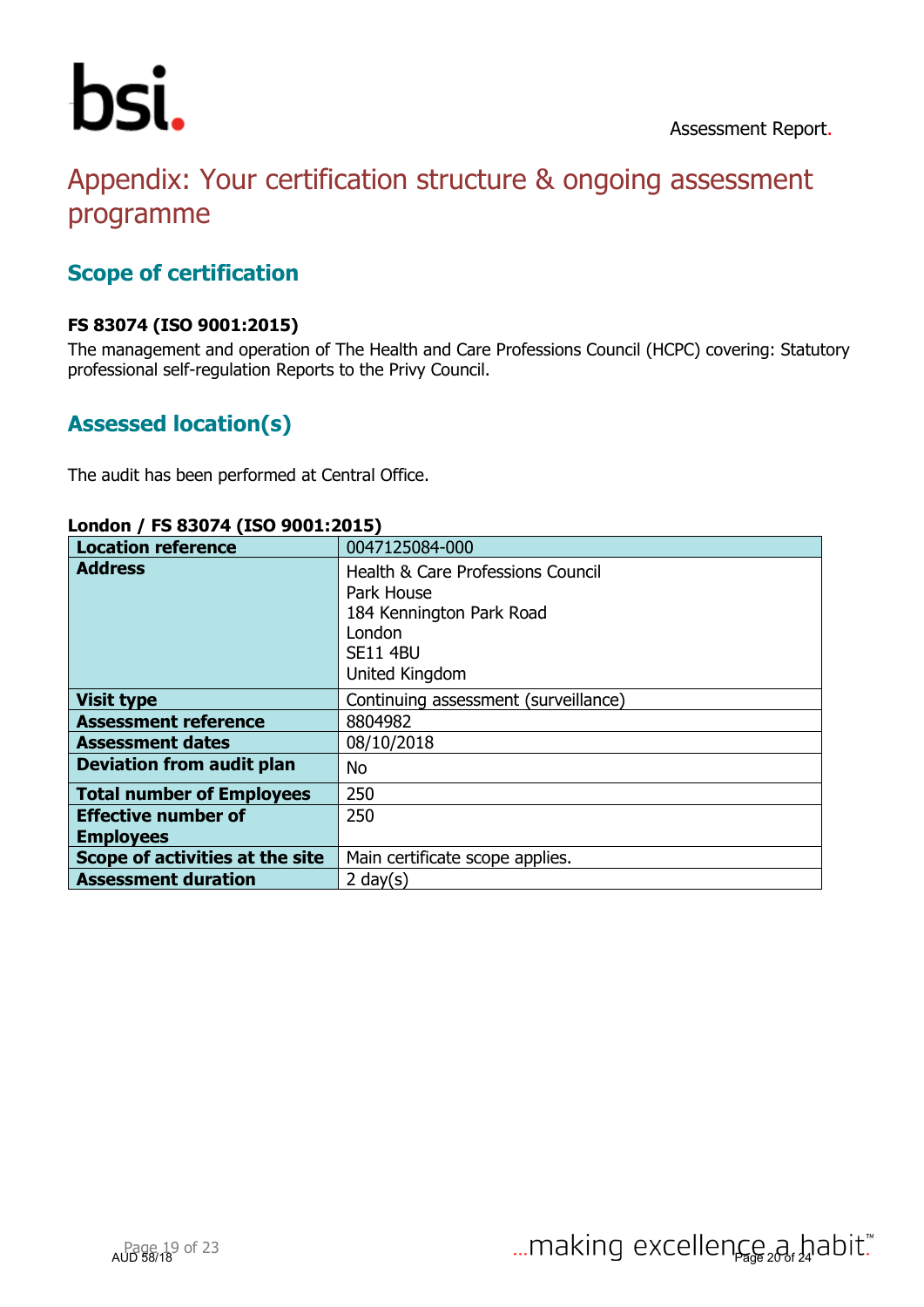

### **Certification assessment programme**

#### **Certificate number - FS 83074 Location reference - 0047125084-000**

|                                                                                 |                            | <b>Audit</b><br>1 | <b>Audit</b><br>$\overline{2}$ | <b>Audit</b><br>3 | <b>Audit</b><br>4 | <b>Audit</b><br>5 | <b>Audit</b><br>6 | <b>Audit</b><br>7 | <b>Audit</b><br>8 |
|---------------------------------------------------------------------------------|----------------------------|-------------------|--------------------------------|-------------------|-------------------|-------------------|-------------------|-------------------|-------------------|
| <b>Business</b><br>area/location                                                | <b>Date</b><br>$(mm/yy)$ : | 04/16             | 10/16                          | 05/17             | 10/17             | 10/17             | 04/18             | 10/18             | 04/19             |
|                                                                                 | <b>Duration</b><br>(days): | 2.0               | 2.0                            | 2.0               | 2.0               | 1.0               | 2.0               | 2.0               | 2.0               |
| Quality management system - key<br>controls - see appendix for full<br>listing* |                            | X                 | X                              | X                 | X                 |                   | X                 | X                 | X                 |
| Staff Development and Training                                                  |                            |                   |                                | X                 |                   |                   | X                 |                   |                   |
| Risk register                                                                   |                            | X                 | X                              |                   |                   |                   | X                 |                   | X                 |
| Work environment and<br>infrastructure/facilities<br>management                 |                            | X                 |                                | X                 |                   |                   |                   |                   | X                 |
| Senior management interview                                                     |                            | $\mathsf{X}$      |                                |                   |                   |                   | X                 |                   | X                 |
| Communications - Media & PR                                                     |                            |                   | X                              |                   |                   |                   |                   | X                 |                   |
| Communications - Stakeholders                                                   |                            |                   | X                              |                   |                   |                   |                   | X                 |                   |
| Communications - Publishing                                                     |                            |                   |                                | X                 |                   |                   |                   | X                 |                   |
| Communications - Web & Digital                                                  |                            |                   |                                | X                 |                   |                   |                   | X                 |                   |
| Communications - Internal<br>Communications                                     |                            |                   | X                              | X                 |                   |                   |                   | X                 |                   |
| <b>Communications - Events</b>                                                  |                            |                   |                                |                   | X                 |                   |                   | X                 |                   |
| Finance - Procurement<br>(purchasing and suppliers)                             |                            | $\mathsf{X}$      |                                |                   |                   |                   | $\mathsf{X}$      |                   | X                 |
| Finance - Transactions                                                          |                            | X                 |                                |                   |                   |                   |                   |                   | X                 |
| Finance - Forecasting                                                           |                            |                   |                                |                   | X                 |                   |                   |                   | X                 |
| <b>Education - Quality Assurance</b>                                            |                            |                   | X                              |                   |                   |                   | X                 |                   |                   |
| <b>Education - Operations</b>                                                   |                            |                   | X                              |                   |                   |                   | X                 |                   |                   |
| Fitness to Practice - Adjudication                                              |                            |                   |                                |                   |                   |                   |                   | X                 |                   |
| Fitness to Practice - Case<br>Reception & Triage                                |                            |                   |                                |                   |                   |                   |                   | X                 |                   |
| Fitness to Practice - Case<br>Preparation & Conclusion                          |                            |                   |                                |                   |                   |                   |                   | X                 |                   |
| Fitness to Practice - Operations                                                |                            |                   |                                |                   |                   |                   |                   | X                 |                   |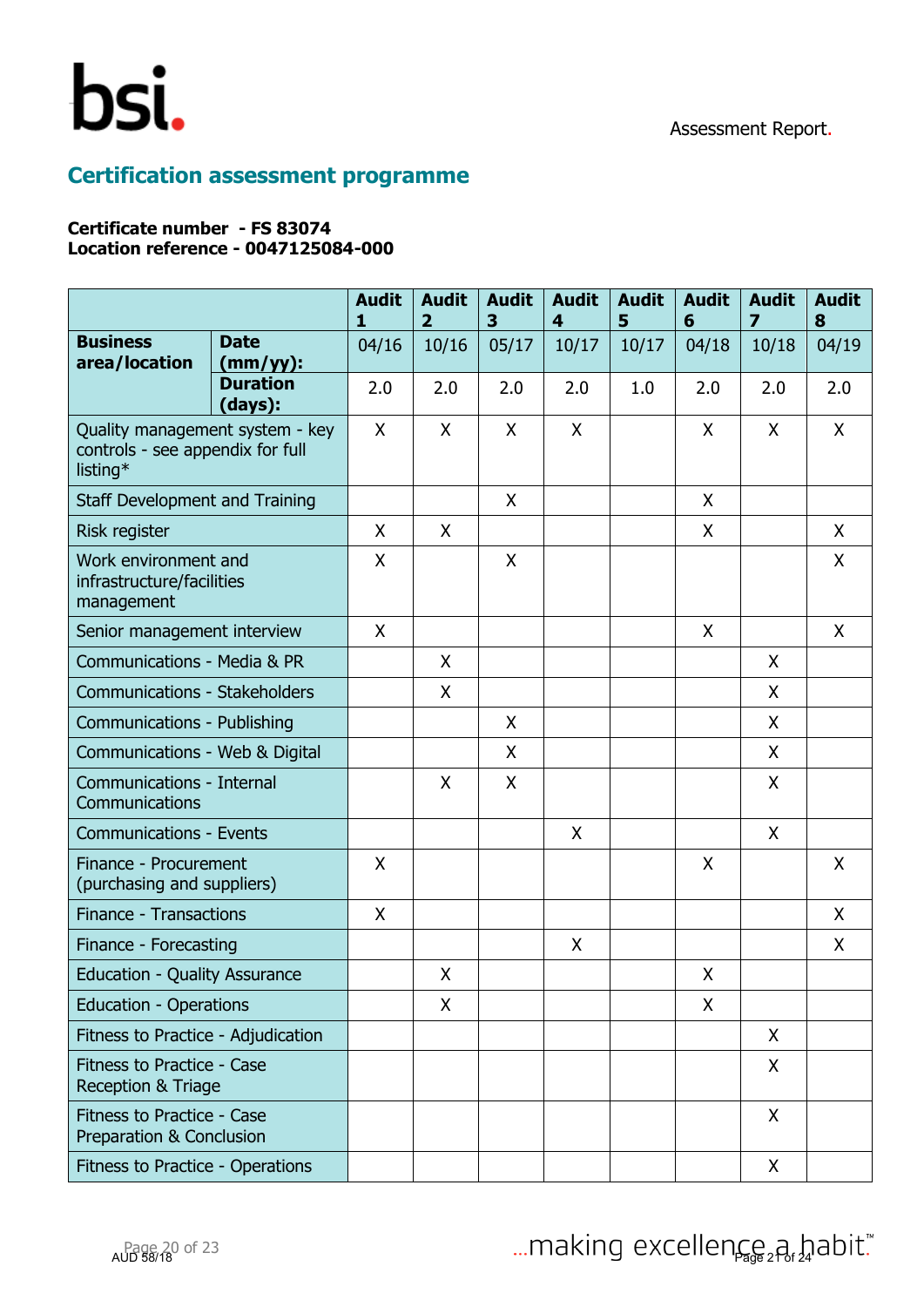# hsi.

#### Assessment Report.

| Fitness to Practice - Investigations                            |   |   |   |   |   |   | X |   |
|-----------------------------------------------------------------|---|---|---|---|---|---|---|---|
| HR/partner validation                                           |   |   |   | X |   |   | X |   |
| <b>Policy</b>                                                   |   |   |   | X |   |   |   | X |
| Projects                                                        |   |   |   | X |   |   |   | X |
| Registrations - International                                   |   |   | X |   |   |   |   |   |
| <b>Registrations - EMR</b>                                      |   |   | X |   |   |   |   |   |
| Registrations - UK                                              |   |   | X |   |   |   |   |   |
| <b>Registrations - CPD</b>                                      |   |   |   |   |   | X |   |   |
| Registrations - Operations                                      |   |   |   |   |   | X |   |   |
| Registrations - Quality Assurance                               |   |   |   |   |   | X |   |   |
| IT - Infrastructure                                             |   |   |   |   |   |   | X |   |
| IT - Service support                                            |   |   |   |   |   |   | X |   |
| Secretariat - Information<br>Governance                         |   | X |   |   |   | X |   |   |
| Secretariat - Council Processes<br>inc. appointments            |   |   |   | X |   | X |   |   |
| Strategic review - using pack of<br>information supplied by BSI | X |   |   |   |   |   |   | X |
| Readiness Review - Transition to<br>ISO 9001:2015               |   |   |   |   | X |   |   |   |

#### **Expected outcomes for accredited certification**

#### **What accredited certification to ISO 9001 means**

ISO 9001:2015 specifies requirements for a quality management system when an organization: needs to demonstrate its ability to consistently provide products and services that meet customer and applicable statutory and regulatory requirements; and aims to enhance customer satisfaction through the effective application of the system, including processes for improvement of the system and the assurance of conformity to customer and applicable statutory and regulatory requirements.

#### **What accredited certification to ISO 9001 does not mean**

1) It is important to recognize that ISO 9001 defines the requirements for an organization's quality management system, not for its products and services. Accredited certification to ISO 9001 should provide confidence in the organization's ability to "consistently provide product that meets customer and applicable statutory and regulatory requirements". It does not necessarily ensure that the organization will always achieve 100% product conformity, though this should of course be a permanent goal. 2) ISO 9001 accredited certification does not imply that the organization is providing a superior product or service, or that the product or service itself is certified as meeting the requirements of an ISO (or any other) standard or specification.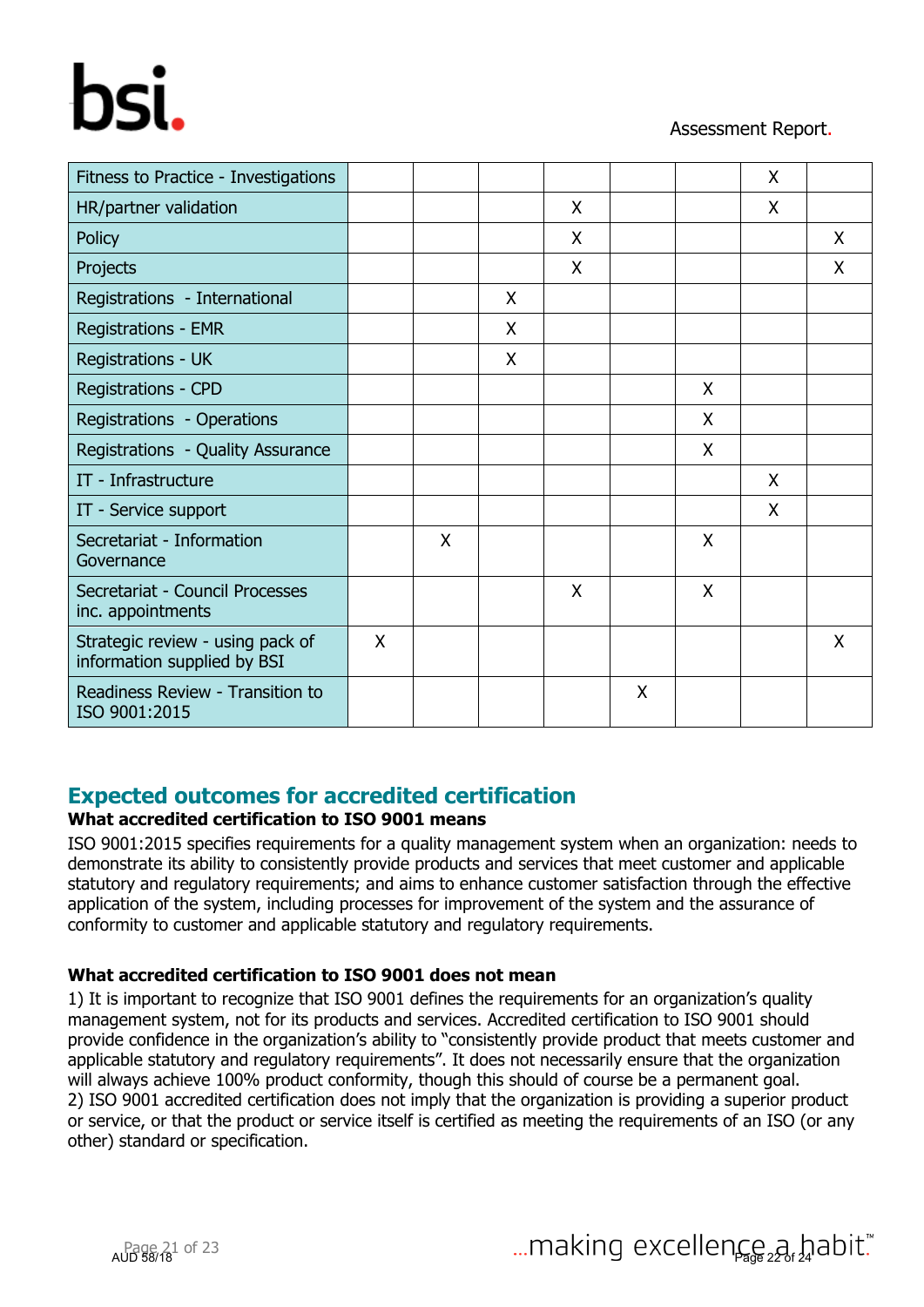### **Definitions of findings:**

Nonconformity: Non-fulfilment of a requirement.

Major nonconformity:

Nonconformity that affects the capability of the management system to achieve the intended results. Nonconformities could be classified as major in the following circumstances:

• If there is a significant doubt that effective process control is in place, or that products or services will meet specified requirements;

• A number of minor nonconformities associated with the same requirement or issue could demonstrate a systemic failure and thus constitute a major nonconformity.

Minor nonconformity:

Nonconformity that does not affect the capability of the management system to achieve the intended results.

Opportunity for improvement:

It is a statement of fact made by an assessor during an assessment, and substantiated by objective evidence, referring to a weakness or potential deficiency in a management system which if not improved may lead to nonconformity in the future. We may provide generic information about industrial best practices but no specific solution shall be provided as a part of an opportunity for improvement.

Observation:

It is ONLY applicable for those schemes which prohibit the certification body to issue an opportunity for improvement.

It is a statement of fact made by the assessor referring to a weakness or potential deficiency in a management system which, if not improved, may lead to a nonconformity in the future.

#### **How to contact BSI**

'Just for Customers' is the website that we are pleased to offer our clients following successful registration, designed to support you in maximising the benefits of your BSI registration - please go to www.bsigroup.com/j4c to register. When registering for the first time you will need your client reference number and your certificate number (47125084/FS 83074).

Should you wish to speak with BSI in relation to your registration, please contact our Customer Engagement and Planning team:

Customer Services **BSI** Kitemark Court, Davy Avenue, Knowlhill Milton Keynes MK5 8PP